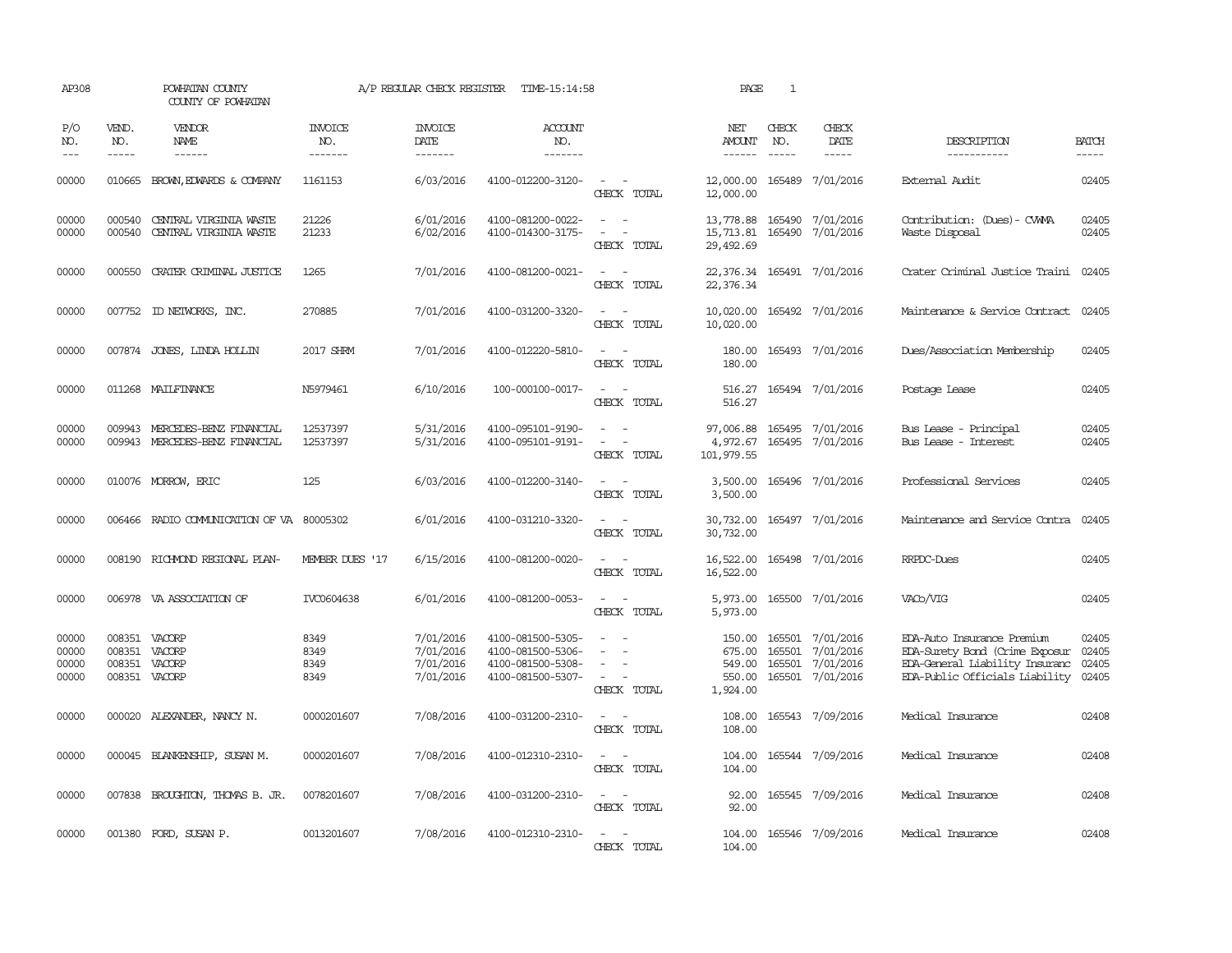| AP308                   |                             | POWHATAN COUNTY<br>COUNTY OF POWHATAN |                                                       | A/P REGULAR CHECK REGISTER          | TIME-15:14:58                                               |                                                                                                                             | PAGE                                | 2                |                                            |                                                          |                             |
|-------------------------|-----------------------------|---------------------------------------|-------------------------------------------------------|-------------------------------------|-------------------------------------------------------------|-----------------------------------------------------------------------------------------------------------------------------|-------------------------------------|------------------|--------------------------------------------|----------------------------------------------------------|-----------------------------|
| P/O<br>NO.<br>$---$     | VEND.<br>NO.<br>$- - - - -$ | VENDOR<br>NAME<br>------              | <b>INVOICE</b><br>NO.<br>-------                      | <b>INVOICE</b><br>DATE<br>-------   | <b>ACCOUNT</b><br>NO.<br>-------                            |                                                                                                                             | NET<br>AMOUNT<br>------             | CHECK<br>NO.     | CHECK<br>DATE<br>$- - - - -$               | DESCRIPTION<br>-----------                               | <b>BATCH</b><br>$- - - - -$ |
| 00000<br>00000          | 010487<br>010487            | IBM CORPORATION<br>IBM CORPORATION    | <b>O6253FC</b><br>Q6253FC                             | 7/01/2016<br>7/01/2016              | 4100-095101-9300-<br>4100-095101-9301-                      | CHECK TOTAL                                                                                                                 | 785.73<br>68.84<br>854.57           | 165547           | 7/09/2016<br>165547 7/09/2016              | AS400 Lease - Principal<br>AS400 Lease - Interest        | 02410<br>02410              |
| 00000                   |                             | 009638 POE, INEZ L                    | 0096201607                                            | 7/08/2016                           | 4100-013200-2310-                                           | $\sim$<br>$\sim$<br>CHECK TOTAL                                                                                             | 120.00<br>120.00                    |                  | 165548 7/09/2016                           | Medical Insurance                                        | 02408                       |
| 00000                   |                             | 001980 POORE, FRANCES                 | 0019201607                                            | 7/08/2016                           | 4100-012100-2310-                                           | $\equiv$<br>$\sim$<br>CHECK TOTAL                                                                                           | 88.00<br>88.00                      |                  | 165549 7/09/2016                           | Medical Insurance                                        | 02408                       |
| 00000                   |                             | 006043 POWERS, KATHRYN C.             | 0060201607                                            | 7/08/2016                           | 4100-021600-2310-                                           | $\sim$<br>$\overline{\phantom{a}}$<br>CHECK TOTAL                                                                           | 120.00<br>120.00                    |                  | 165550 7/09/2016                           | Medical Insurance                                        | 02408                       |
| 00000                   | 008294                      | POWHATAN COUNTY PUBLIC                | 0082201607                                            | 7/08/2016                           | 4100-031200-2310-                                           | $\equiv$<br>CHECK TOTAL                                                                                                     | 681.50<br>681.50                    |                  | 165552 7/09/2016                           | Medical Insurance                                        | 02408                       |
| 00000                   | 009077                      | REYNOLDS, SHIRLEY                     | 0090201607                                            | 7/08/2016                           | 4100-031200-2310-                                           | $\equiv$<br>$\overline{\phantom{a}}$<br>CHECK TOTAL                                                                         | 96.00<br>96.00                      |                  | 165553 7/09/2016                           | Medical Insurance                                        | 02408                       |
| 00000                   |                             | 007616 SMITH, III, ROBERT G.          | 0076201607                                            | 7/08/2016                           | 4100-031200-2310-                                           | $\sim$<br>$\sim$<br>CHECK TOTAL                                                                                             | 104.00<br>104.00                    |                  | 165554 7/09/2016                           | Medical Insurance                                        | 02408                       |
| 00000                   | 006569                      | STICKELS, RANDAL LEE                  | 0065201607                                            | 7/08/2016                           | 4100-031200-2310-                                           | $\sim$<br>$\sim$<br>CHECK TOTAL                                                                                             | 72.00<br>72.00                      |                  | 165555 7/09/2016                           | Medical Insurance                                        | 02408                       |
| 00000                   |                             | 007115 STOKES, GARLAND KENNETH        | 0071201607                                            | 7/08/2016                           | 4100-031200-2310-                                           | $\overline{\phantom{a}}$<br>$\sim$<br>CHECK TOTAL                                                                           | 68.00<br>68.00                      |                  | 165556 7/09/2016                           | Medical Insurance                                        | 02408                       |
| 00000                   |                             | 007397 STONEWALL TECHNOLOGIES,        | 8650                                                  | 5/31/2016                           | 4100-012310-3320-                                           | $\frac{1}{2} \left( \frac{1}{2} \right) \left( \frac{1}{2} \right) = \frac{1}{2} \left( \frac{1}{2} \right)$<br>CHECK TOTAL | 3,500.00<br>3,500.00                |                  | 165557 7/09/2016                           | Maintenance & Service Contract                           | 02410                       |
| 00000<br>00000<br>00000 | 011169<br>011169            | VERIZON<br>VERIZON<br>011169 VERIZON  | 8045983715 6/16<br>8045986057 6/16<br>8045987939 6/16 | 6/26/2016<br>6/28/2016<br>6/28/2016 | 4100-031210-5232-<br>4100-031200-5230-<br>4100-022100-5230- | $\equiv$<br>CHECK TOTAL                                                                                                     | 174.07<br>434.62<br>59.04<br>667.73 | 165558<br>165558 | 7/09/2016<br>7/09/2016<br>165558 7/09/2016 | Wireline 911<br>Telephone Services<br>Telephone Services | 02410<br>02410<br>02410     |
| 00000                   |                             | 008785 VERIZON CABS                   | M550491706 6/16                                       | 6/25/2016                           | 4100-031210-5232-                                           | $\sim$<br>$\sim$<br>CHECK TOTAL                                                                                             | 479.45<br>479.45                    |                  | 165559 7/09/2016                           | Wireline 911                                             | 02410                       |
| 00000                   | 009516 VGFOA                |                                       | 128720                                                | 6/24/2016                           | 4100-012100-5540-                                           | $\sim$<br>CHECK TOTAL                                                                                                       | 65.00<br>65.00                      |                  | 165560 7/09/2016                           | Conference & Training                                    | 02410                       |
| 00000                   |                             | 002080 WOODCOCK, LYNN T.              | 0020201607                                            | 7/08/2016                           | 4100-031200-2310-                                           | $\overline{\phantom{a}}$<br>CHECK TOTAL                                                                                     | 108.00<br>108.00                    |                  | 165561 7/09/2016                           | Medical Insurance                                        | 02408                       |
| 00000                   |                             | 007812 ABS TECHNOLOGY ARCHITECTS      | 20660                                                 | 7/12/2016                           | 4100-012510-3320-                                           | $\equiv$<br>$\sim$<br>CHECK TOTAL                                                                                           | 3,989.90<br>3,989.90                |                  | 165648 7/15/2016                           | Maintenance & Service Contract                           | 02419                       |
| 00000                   |                             | 006175 ADAMS OIL COMPANY, INC.        | 8368                                                  | 7/07/2016                           | 4100-014500-6008-                                           | $\overline{\phantom{0}}$<br>CHECK TOTAL                                                                                     | 69.94<br>69.94                      |                  | 165649 7/15/2016                           | Gas/Grease/Oil                                           | 02419                       |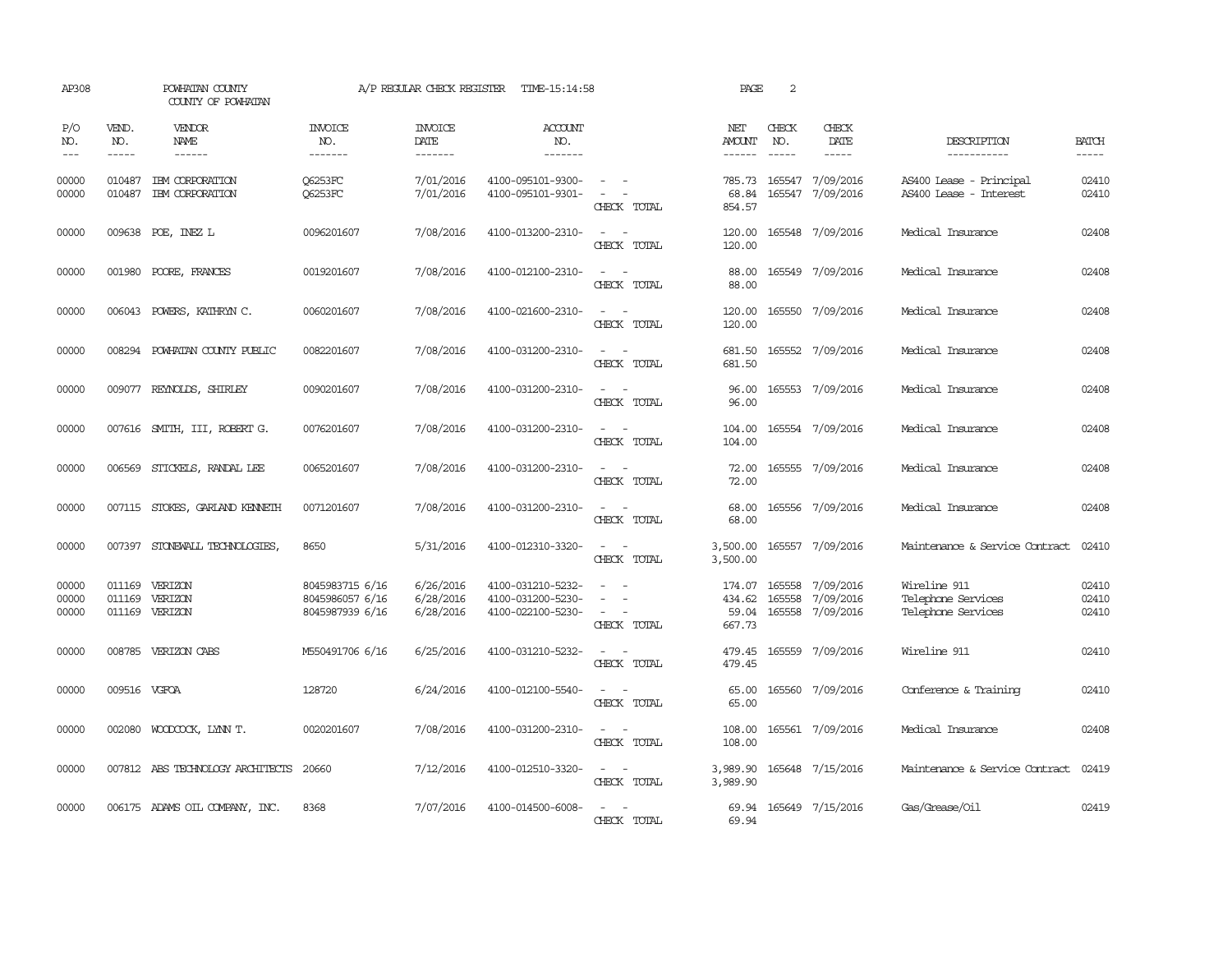| AP308                                                       |                                                          | POWHATAN COUNTY<br>COUNTY OF POWHATAN                                                                                                                                                                   |                                                                                  | A/P REGULAR CHECK REGISTER                                                              | TIME-15:14:58                                                                                                                                   |                                                                                                                             | PAGE                                                                     | 3                                                        |                                                                                                |                                                                                                                                                                                                                                   |                                                             |
|-------------------------------------------------------------|----------------------------------------------------------|---------------------------------------------------------------------------------------------------------------------------------------------------------------------------------------------------------|----------------------------------------------------------------------------------|-----------------------------------------------------------------------------------------|-------------------------------------------------------------------------------------------------------------------------------------------------|-----------------------------------------------------------------------------------------------------------------------------|--------------------------------------------------------------------------|----------------------------------------------------------|------------------------------------------------------------------------------------------------|-----------------------------------------------------------------------------------------------------------------------------------------------------------------------------------------------------------------------------------|-------------------------------------------------------------|
| P/O<br>NO.<br>$---$                                         | VEND.<br>NO.<br>$\frac{1}{2}$                            | VENDOR<br>NAME<br>------                                                                                                                                                                                | <b>INVOICE</b><br>NO.<br>-------                                                 | <b>INVOICE</b><br>DATE<br>-------                                                       | <b>ACCOUNT</b><br>NO.<br>-------                                                                                                                |                                                                                                                             | NET<br>AMOUNT<br>------                                                  | CHECK<br>NO.<br>$\frac{1}{2}$                            | CHECK<br>DATE<br>$\frac{1}{2}$                                                                 | DESCRIPTION<br>-----------                                                                                                                                                                                                        | <b>BATCH</b><br>$- - - - -$                                 |
| 00000<br>00000                                              | 010780                                                   | 010780 ALL GOOD AUTOMOTTVE LLC<br>ALL GOOD AUTOMOTIVE LLC                                                                                                                                               | 2132<br>2375                                                                     | 7/05/2016<br>7/12/2016                                                                  | 4100-031200-6009-<br>4100-031200-6009-                                                                                                          | $\sim$<br>$\overline{\phantom{a}}$<br>CHECK TOTAL                                                                           | 587.62<br>522.50<br>1,110.12                                             | 165650<br>165650                                         | 7/15/2016<br>7/15/2016                                                                         | Auto Parts/Repairs<br>Auto Parts/Repairs                                                                                                                                                                                          | 02420<br>02420                                              |
| 00000                                                       |                                                          | 011430 ARMATA, DANIEL                                                                                                                                                                                   | CISCO SWITCHES                                                                   | 7/06/2016                                                                               | 4100-073100-6003-                                                                                                                               | $\overline{\phantom{a}}$<br>CHECK TOTAL                                                                                     | 1,199.98<br>1,199.98                                                     |                                                          | 165651 7/15/2016                                                                               | Computer Equipment - Capitaliz                                                                                                                                                                                                    | 02413                                                       |
| 00000                                                       |                                                          | 006691 ASSOCIATION OF CLERKS OF                                                                                                                                                                         | FY17 MEMBERSHIP                                                                  | 7/11/2016                                                                               | 4100-021200-5810-                                                                                                                               | $\overline{\phantom{a}}$<br>CHECK TOTAL                                                                                     | 75.00<br>75.00                                                           |                                                          | 165652 7/15/2016                                                                               | Dues/Association Memberships                                                                                                                                                                                                      | 02413                                                       |
| 00000                                                       |                                                          | 007941 BAKER & TAYLOR                                                                                                                                                                                   | 5014181996                                                                       | 7/08/2016                                                                               | 4100-073100-6012-                                                                                                                               | CHECK TOTAL                                                                                                                 | 315.52<br>315.52                                                         |                                                          | 165653 7/15/2016                                                                               | Books & Subscriptions                                                                                                                                                                                                             | 02419                                                       |
| 00000                                                       |                                                          | 009178 COMCAST                                                                                                                                                                                          | 141177024 7/16                                                                   | 7/01/2016                                                                               | 4100-014300-5260-                                                                                                                               | $ -$<br>CHECK TOTAL                                                                                                         | 74.90<br>74.90                                                           |                                                          | 165655 7/15/2016                                                                               | Internet                                                                                                                                                                                                                          | 02419                                                       |
| 00000                                                       |                                                          | 009889 CONDON, ROBERT B.                                                                                                                                                                                | 8035819                                                                          | 7/05/2016                                                                               | 4100-021200-3150-                                                                                                                               | $\sim$<br>$\sim$<br>CHECK TOTAL                                                                                             | 120.00<br>120.00                                                         |                                                          | 165656 7/15/2016                                                                               | Outside Counsel                                                                                                                                                                                                                   | 02419                                                       |
| 00000                                                       |                                                          | 010904 DEPARTMENT OF TREASURY                                                                                                                                                                           | POORI FEES FY17                                                                  | 7/12/2016                                                                               | 4100-012220-2312-                                                                                                                               | CHECK TOTAL                                                                                                                 | 424.32                                                                   |                                                          | 424.32 165657 7/15/2016                                                                        | PCORI Fees                                                                                                                                                                                                                        | 02413                                                       |
| 00000<br>00000<br>00000<br>00000<br>00000<br>00000<br>00000 | 011224<br>011224<br>011224<br>011224<br>011224<br>011224 | ELECTRONIC SYSTEMS, INC.<br>ELECTRONIC SYSTEMS, INC.<br>ELECTRONIC SYSTEMS, INC.<br>ELECTRONIC SYSTEMS, INC.<br>ELECTRONIC SYSTEMS, INC.<br>ELECTRONIC SYSTEMS, INC.<br>011224 ELECTRONIC SYSTEMS, INC. | IN455965<br>IN455965<br>IN455965<br>IN455965<br>IN455965<br>IN455965<br>IN455965 | 6/22/2016<br>6/22/2016<br>6/22/2016<br>6/22/2016<br>6/22/2016<br>6/22/2016<br>6/22/2016 | 4100-012310-3320-<br>4100-012100-3320-<br>4100-032200-3320-<br>4100-014100-3320-<br>4100-014300-3310-<br>4100-031200-3320-<br>4100-012410-3320- | $\equiv$<br>CHECK TOTAL                                                                                                     | 42.00<br>427.25<br>14.00<br>42.00<br>14.00<br>114.00<br>112.00<br>765.25 | 165658<br>165658<br>165658<br>165658<br>165658<br>165658 | 7/15/2016<br>7/15/2016<br>7/15/2016<br>7/15/2016<br>7/15/2016<br>7/15/2016<br>165658 7/15/2016 | Maintenance & Service Contract<br>Maintenance & Service Contract<br>Maintenance & Service Contract<br>Maintenance & Service Contract<br>Repairs & Maintenance<br>Maintenance & Service Contract<br>Maintenance & Service Contract | 02413<br>02413<br>02413<br>02413<br>02413<br>02413<br>02413 |
| 00000                                                       |                                                          | 011011 FACILITY DUDE.COM                                                                                                                                                                                | R-107004                                                                         | 6/30/2016                                                                               | 4100-012510-3320-                                                                                                                               | $\sim$<br>$\overline{\phantom{a}}$<br>CHECK TOTAL                                                                           | 2,070.00<br>2,070.00                                                     |                                                          | 165659 7/15/2016                                                                               | Maintenance & Service Contract                                                                                                                                                                                                    | 02413                                                       |
| 00000                                                       |                                                          | 000570 GOOCHLAND-POWHATAN                                                                                                                                                                               | 1ST OTR FY17                                                                     | 7/01/2016                                                                               | 4100-052100-5699-                                                                                                                               | CHECK TOTAL                                                                                                                 | 65,932.50<br>65,932.50                                                   |                                                          | 165660 7/15/2016                                                                               | County Contribution-CSB                                                                                                                                                                                                           | 02419                                                       |
| 00000                                                       |                                                          | 010966 HABITAT FOR HUMANITY-                                                                                                                                                                            | MOU FY17                                                                         | 7/11/2016                                                                               | 4100-053910-5643-                                                                                                                               | $\sim$ 100 $\sim$<br>CHECK TOTAL                                                                                            | 29,500.00<br>29,500.00                                                   |                                                          | 165661 7/15/2016                                                                               | PCCAA Services - Federal CSBG                                                                                                                                                                                                     | 02419                                                       |
| 00000                                                       |                                                          | 011019 HOPE SUPPER TABLE                                                                                                                                                                                | FY17 MOU                                                                         | 7/12/2016                                                                               | 4100-053910-5643-                                                                                                                               | $\overline{\phantom{a}}$<br>CHECK TOTAL                                                                                     | 500.00<br>500.00                                                         |                                                          | 165662 7/15/2016                                                                               | PCCAA Services - Federal CSBG                                                                                                                                                                                                     | 02419                                                       |
| 00000                                                       |                                                          | 009652 HORIZON DISTRIBUTORS INC                                                                                                                                                                         | 4R005695                                                                         | 7/05/2016                                                                               | 4100-014500-3319-                                                                                                                               | $\sim$<br>$\sim$<br>CHECK TOTAL                                                                                             | 22.18<br>22.18                                                           |                                                          | 165663 7/15/2016                                                                               | Equipment Repairs and Maintena 02419                                                                                                                                                                                              |                                                             |
| 00000                                                       |                                                          | 011437 LEADSONLINE                                                                                                                                                                                      | 237126                                                                           | 7/06/2016                                                                               | 4100-031200-3320-                                                                                                                               | $\frac{1}{2} \left( \frac{1}{2} \right) \left( \frac{1}{2} \right) = \frac{1}{2} \left( \frac{1}{2} \right)$<br>CHECK TOTAL | 3,133.00<br>3,133.00                                                     |                                                          | 165664 7/15/2016                                                                               | Maintenance & Service Contract                                                                                                                                                                                                    | 02420                                                       |
| 00000                                                       |                                                          | 009164 LIBRARY IDEAS, LLC                                                                                                                                                                               | 52114                                                                            | 7/01/2016                                                                               | 4100-073100-6012-                                                                                                                               | CHECK TOTAL                                                                                                                 | 1,290.00                                                                 |                                                          | 1,290.00 165665 7/15/2016                                                                      | Books & Subscriptions                                                                                                                                                                                                             | 02413                                                       |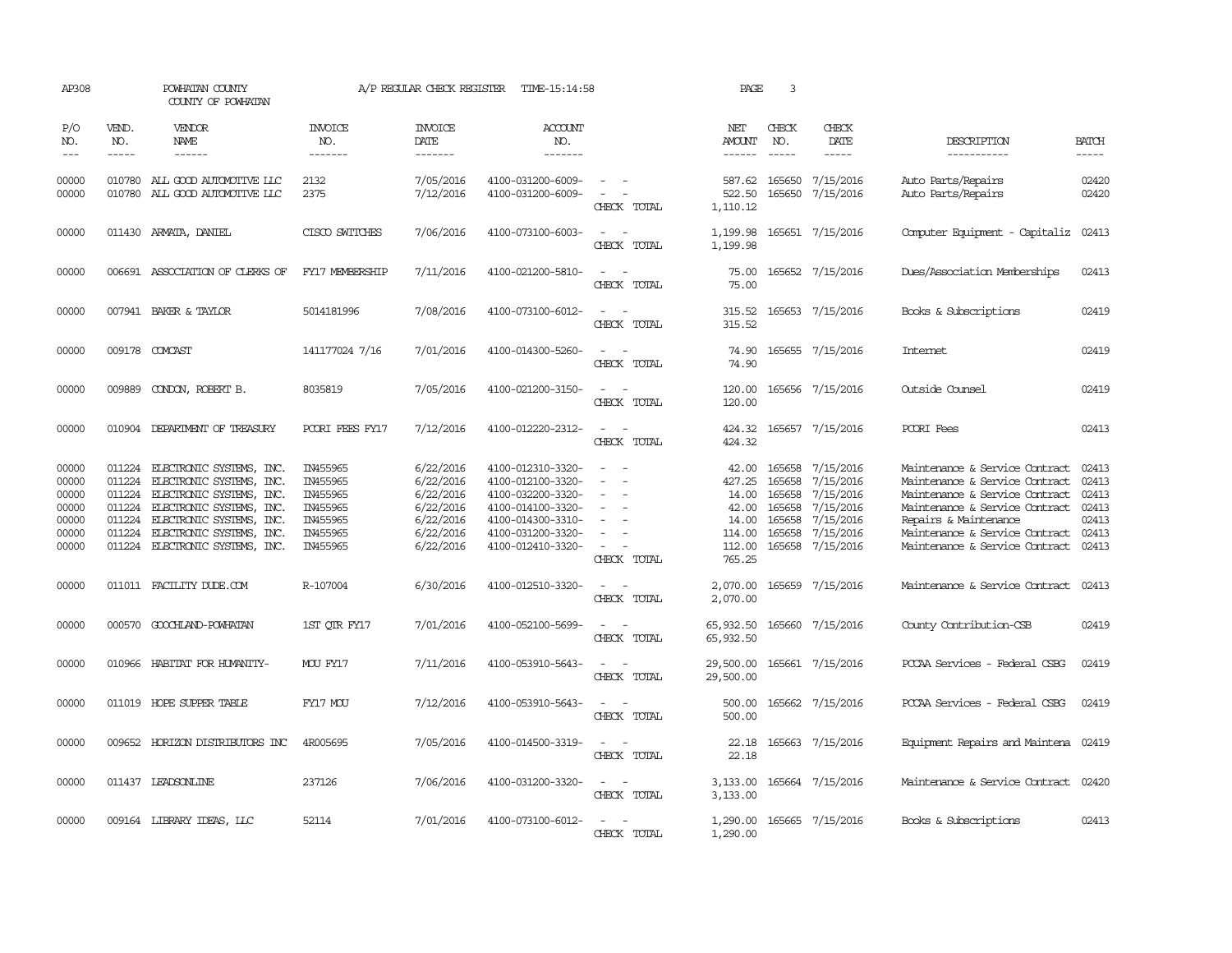| AP308                                     |                                                | POWHATAN COUNTY<br>COUNTY OF POWHATAN                                                                                |                                                                    | A/P REGULAR CHECK REGISTER                                    | TIME-15:14:58                                                                                         |                                                                                                                             | PAGE                                           | $\overline{4}$                       |                                                                      |                                                                                             |                                           |
|-------------------------------------------|------------------------------------------------|----------------------------------------------------------------------------------------------------------------------|--------------------------------------------------------------------|---------------------------------------------------------------|-------------------------------------------------------------------------------------------------------|-----------------------------------------------------------------------------------------------------------------------------|------------------------------------------------|--------------------------------------|----------------------------------------------------------------------|---------------------------------------------------------------------------------------------|-------------------------------------------|
| P/O<br>NO.<br>$- - -$                     | VEND.<br>NO.<br>$\frac{1}{2}$                  | VENDOR<br>NAME                                                                                                       | <b>INVOICE</b><br>NO.<br>--------                                  | <b>INVOICE</b><br>DATE<br>--------                            | <b>ACCOUNT</b><br>NO.<br>$- - - - - - -$                                                              |                                                                                                                             | NET<br><b>AMOUNT</b><br>------                 | CHECK<br>NO.<br>$\frac{1}{2}$        | CHECK<br>DATE<br>$\frac{1}{2}$                                       | DESCRIPTION<br>-----------                                                                  | <b>BATCH</b><br>$- - - - -$               |
| 00000                                     |                                                | 009113 LIBRARY JOURNAL                                                                                               | 2646655-1 RENEW                                                    | 7/08/2016                                                     | 4100-073100-6012-                                                                                     | $\frac{1}{2} \left( \frac{1}{2} \right) \left( \frac{1}{2} \right) = \frac{1}{2} \left( \frac{1}{2} \right)$<br>CHECK TOTAL | 157.99<br>157.99                               |                                      | 165666 7/15/2016                                                     | Books & Subscriptions                                                                       | 02419                                     |
| 00000                                     |                                                | 011046 LITTLE ZION BAPTIST                                                                                           | AD/SUPPORT MLK                                                     | 7/12/2016                                                     | 4100-053910-5643-                                                                                     | $\overline{\phantom{a}}$<br>CHECK TOTAL                                                                                     | 25.00<br>25.00                                 |                                      | 165667 7/15/2016                                                     | PCCAA Services - Federal CSBG                                                               | 02419                                     |
| 00000                                     |                                                | 008885 MARTIN, PEGGY                                                                                                 | STAFFMTG 7/12                                                      | 7/12/2016                                                     | 4100-073100-5540-                                                                                     | CHECK TOTAL                                                                                                                 | 10.64                                          |                                      | 10.64 165668 7/15/2016                                               | Conferences & Training                                                                      | 02419                                     |
| 00000                                     |                                                | 010086 MEDPRO US                                                                                                     | MC27709                                                            | 7/01/2016                                                     | 4100-032200-3320-                                                                                     | $\frac{1}{2} \left( \frac{1}{2} \right) \left( \frac{1}{2} \right) = \frac{1}{2} \left( \frac{1}{2} \right)$<br>CHECK TOTAL | 395.83                                         |                                      | 395.83 165669 7/15/2016                                              | Maintenance & Service Contract                                                              | 02420                                     |
| 00000                                     |                                                | 009408 MID-ATLANTIC LIBRARY                                                                                          | 2016-17 RENEWAL                                                    | 7/01/2016                                                     | 4100-073100-5810-                                                                                     | $\sim$<br>CHECK TOTAL                                                                                                       | 150.00<br>150.00                               |                                      | 165670 7/15/2016                                                     | Dues/Association Memberships                                                                | 02413                                     |
| 00000                                     |                                                | 009281 OVER DRIVE, INC.                                                                                              | H-0035439                                                          | 7/01/2016                                                     | 4100-073100-6012-                                                                                     | CHECK TOTAL                                                                                                                 | 1,000.00<br>1,000.00                           |                                      | 165672 7/15/2016                                                     | Books & Subscriptions                                                                       | 02419                                     |
| 00000                                     |                                                | 001250 POWHATAN AUTO & TRACTOR                                                                                       | 406583                                                             | 7/08/2016                                                     | 4100-031200-6009-                                                                                     | CHECK TOTAL                                                                                                                 | 112.30                                         |                                      | 112.30 165673 7/15/2016                                              | Auto Parts/Repairs                                                                          | 02420                                     |
| 00000                                     | 006928                                         | POWHATAN COUNTY DEPT. OF                                                                                             | GETTING AHEAD                                                      | 7/11/2016                                                     | 4100-053910-5643-                                                                                     | CHECK TOTAL                                                                                                                 | 374.82<br>374.82                               |                                      | 165674 7/15/2016                                                     | PCCAA Services - Federal CSBG                                                               | 02419                                     |
| 00000<br>00000                            | 006474<br>006474                               | PROGRESSIVE AUIO WORKS<br>PROGRESSIVE AUTO WORKS                                                                     | 31481<br>31494                                                     | 7/01/2016<br>7/01/2016                                        | 4100-031200-6009-<br>4100-031200-6009-                                                                | $\overline{\phantom{a}}$<br>CHECK TOTAL                                                                                     | 146.46<br>577.13<br>723.59                     |                                      | 165675 7/15/2016<br>165675 7/15/2016                                 | Auto Parts/Repairs<br>Auto Parts/Repairs                                                    | 02420<br>02420                            |
| 00000                                     |                                                | 006466 RADIO COMMUNICATION OF VA 80005376                                                                            |                                                                    | 7/01/2016                                                     | 4100-031210-3320-                                                                                     | CHECK TOTAL                                                                                                                 | 38,931.00<br>38,931.00                         |                                      | 165676 7/15/2016                                                     | Maintenance and Service Contra                                                              | 02413                                     |
| 00000                                     |                                                | 011222 RESPONSIBLE FAIHERS AND                                                                                       | <b>JULY PYMT</b>                                                   | 7/12/2016                                                     | 4100-053910-5643-                                                                                     | $\sim$ 10 $\sim$ 10 $\sim$<br>CHECK TOTAL                                                                                   | 2,940.00                                       |                                      | 2,940.00 165677 7/15/2016                                            | PCCAA Services - Federal CSBG                                                               | 02419                                     |
| 00000                                     | 006922                                         | SCHOOL LIBRARY JOURNAL                                                                                               | 2585120-2 RENEW                                                    | 7/13/2016                                                     | 4100-073100-6012-                                                                                     | $\sim$<br>$\sim$<br>CHECK TOTAL                                                                                             | 136.99<br>136.99                               |                                      | 165678 7/15/2016                                                     | Books & Subscriptions                                                                       | 02419                                     |
| 00000                                     |                                                | 001320 SOUTHERN POLICE                                                                                               | 186000                                                             | 7/05/2016                                                     | 4100-031200-6011-                                                                                     | $\sim$<br>CHECK TOTAL                                                                                                       | 225.00<br>225.00                               |                                      | 165679 7/15/2016                                                     | Uniforms                                                                                    | 02420                                     |
| 00000                                     |                                                | 006594 SOUTHSIDE ELECTRIC COOP                                                                                       | 540723001 6/16                                                     | 7/11/2016                                                     | 4100-053910-5643-                                                                                     | $ -$<br>CHECK TOTAL                                                                                                         | 113.40<br>113.40                               |                                      | 165680 7/15/2016                                                     | PCCAA Services - Federal CSBG                                                               | 02419                                     |
| 00000<br>00000<br>00000<br>00000<br>00000 | 008578<br>008578<br>008578<br>008578<br>008578 | STAPLES BUSINESS AD-<br>STAPLES BUSINESS AD-<br>STAPLES BUSINESS AD-<br>STAPLES BUSINESS AD-<br>STAPLES BUSINESS AD- | 3307075846<br>3307075846<br>3307075846<br>3307075846<br>3307075847 | 7/01/2016<br>7/01/2016<br>7/01/2016<br>7/01/2016<br>7/01/2016 | 4100-012510-6001-<br>4100-081500-6001-<br>4100-012100-6001-<br>4100-012200-6001-<br>4100-081500-6001- | $\sim$<br>CHECK TOTAL                                                                                                       | 8.76<br>9.99<br>6.44<br>6.36<br>13.29<br>44.84 | 165681<br>165681<br>165681<br>165681 | 7/15/2016<br>7/15/2016<br>7/15/2016<br>7/15/2016<br>165681 7/15/2016 | Office Supplies<br>Office Supplies<br>Office Supplies<br>Office Supplies<br>Office Supplies | 02413<br>02413<br>02413<br>02413<br>02413 |
| 00000                                     |                                                | 009949 THE FORUM                                                                                                     | 30603595 7/16                                                      | 7/01/2016                                                     | 4100-073100-6012-                                                                                     | CHECK TOTAL                                                                                                                 | 11.00<br>11.00                                 |                                      | 165683 7/15/2016                                                     | Books & Subscriptions                                                                       | 02419                                     |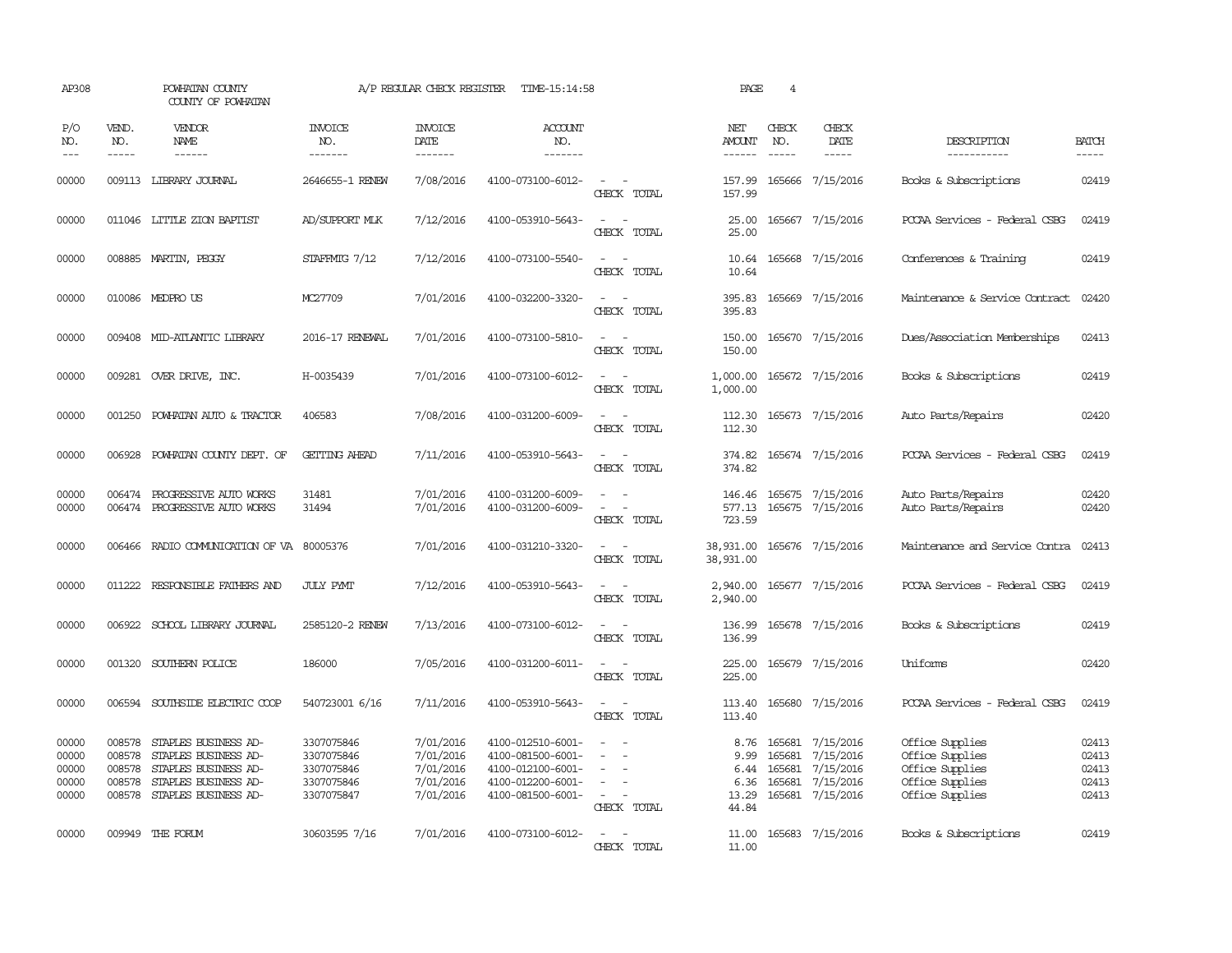| AP308                                              |                                                | POWHATAN COUNTY<br>COUNTY OF POWHATAN                                                                                                               |                                                                          | A/P REGULAR CHECK REGISTER                                                 | TIME-15:14:58                                                                                                              |                                                                                                                             | PAGE                                                                | 5                                              |                                                                                   |                                                                        |                                                    |
|----------------------------------------------------|------------------------------------------------|-----------------------------------------------------------------------------------------------------------------------------------------------------|--------------------------------------------------------------------------|----------------------------------------------------------------------------|----------------------------------------------------------------------------------------------------------------------------|-----------------------------------------------------------------------------------------------------------------------------|---------------------------------------------------------------------|------------------------------------------------|-----------------------------------------------------------------------------------|------------------------------------------------------------------------|----------------------------------------------------|
| P/O<br>NO.<br>$\frac{1}{2}$                        | VEND.<br>NO.<br>$- - - - -$                    | VENDOR<br>NAME<br>------                                                                                                                            | INVOICE<br>NO.<br>-------                                                | <b>INVOICE</b><br>DATE<br>-------                                          | <b>ACCOUNT</b><br>NO.<br>-------                                                                                           |                                                                                                                             | NET<br>AMOUNT<br>------                                             | CHECK<br>NO.<br>$\frac{1}{2}$                  | CHECK<br>DATE<br>$- - - - -$                                                      | DESCRIPTION<br>-----------                                             | <b>BATCH</b><br>$- - - - -$                        |
| 00000                                              | 011429                                         | THE HARTFORD                                                                                                                                        | 14923617                                                                 | 7/01/2016                                                                  | 4100-032200-5308-                                                                                                          | CHECK TOTAL                                                                                                                 | 35,742.00<br>35,742.00                                              |                                                | 165684 7/15/2016                                                                  | Insurance                                                              | 02413                                              |
| 00000                                              | 006506                                         | THYSSENKRUPP ELEVATOR                                                                                                                               | 3002644961                                                               | 7/01/2016                                                                  | 4100-014100-3320-                                                                                                          | $\overline{\phantom{a}}$<br>CHECK TOTAL                                                                                     | 1,446.36<br>1,446.36                                                |                                                | 165685 7/15/2016                                                                  | Maintenance & Service Contract                                         | 02419                                              |
| 00000                                              |                                                | 000845 TOWN POLICE SUPPLY OF                                                                                                                        | 8107                                                                     | 7/07/2016                                                                  | 4100-031200-6011-                                                                                                          | $\sim$<br>CHECK TOTAL                                                                                                       | 119.37<br>119.37                                                    |                                                | 165686 7/15/2016                                                                  | Uniforms                                                               | 02420                                              |
| 00000<br>00000                                     | 006848<br>006848                               | TREASURER OF VIRGINIA<br>TREASURER OF VIRGINIA                                                                                                      | 32482 COX 17<br>70880 CERULLO17                                          | 7/01/2016<br>7/01/2016                                                     | 4100-022100-5810-<br>4100-022100-5810-                                                                                     | $\overline{\phantom{a}}$<br>$\sim$<br>$\sim$<br>CHECK TOTAL                                                                 | 295.00<br>250.00<br>545.00                                          |                                                | 165687 7/15/2016<br>165687 7/15/2016                                              | Dues/Association Memberships<br>Dues/Association Memberships           | 02413<br>02413                                     |
| 00000                                              |                                                | 011436 U.S. POSTAL SERVICE                                                                                                                          | P O BOX 310                                                              | 7/31/2016                                                                  | 4100-031200-3320-                                                                                                          | $\equiv$<br>CHECK TOTAL                                                                                                     | 70.00<br>70.00                                                      |                                                | 165688 7/15/2016                                                                  | Maintenance & Service Contract                                         | 02420                                              |
| 00000                                              |                                                | 008125 U.S. BANK                                                                                                                                    | 4332610                                                                  | 6/24/2016                                                                  | 4100-095101-9150-                                                                                                          | $\equiv$<br>CHECK TOTAL                                                                                                     | 550.00<br>550.00                                                    |                                                | 165689 7/15/2016                                                                  | Bond Trustee Fees/Arbitrage                                            | 02419                                              |
| 00000                                              |                                                | 006324 ULIRA-VIOLET LASER                                                                                                                           | 93356                                                                    | 7/06/2016                                                                  | 4100-073100-6001-                                                                                                          | $\sim$<br>$\sim$<br>CHECK TOTAL                                                                                             | 130.68<br>130.68                                                    |                                                | 165690 7/15/2016                                                                  | Office Supplies                                                        | 02419                                              |
| 00000                                              |                                                | 009574 UNIOUE MANAGEMENT                                                                                                                            | 429738                                                                   | 7/01/2016                                                                  | 4100-073100-6012-                                                                                                          | $\sim$<br>$\overline{\phantom{a}}$<br>CHECK TOTAL                                                                           | 69.65<br>69.65                                                      |                                                | 165691 7/15/2016                                                                  | Books & Subscriptions                                                  | 02419                                              |
| 00000<br>00000<br>00000<br>00000                   | 011169<br>011169                               | 011169 VERIZON<br>VERIZON<br>VERIZON<br>011169 VERIZON                                                                                              | 8043780915 6/16<br>8045981340 6/16<br>0401357783 7/16<br>8047061627 7/16 | 6/28/2016<br>6/28/2016<br>7/01/2016<br>7/01/2016                           | 4100-032220-5230-<br>4100-021100-5230-<br>4100-031210-5232-<br>4100-031210-5232-                                           | $\equiv$<br>CHECK TOTAL                                                                                                     | 242.50<br>47.46<br>13.10<br>1,398.96<br>1,702.02                    | 165692                                         | 165692 7/15/2016<br>7/15/2016<br>165692 7/15/2016<br>165692 7/15/2016             | Telephone System<br>Telephone Services<br>Wireline 911<br>Wireline 911 | 02413<br>02413<br>02420<br>02420                   |
| 00000                                              | 009950 VPLDA                                   |                                                                                                                                                     | <b>VPLDA DUES</b>                                                        | 7/01/2016                                                                  | 4100-073100-5810-                                                                                                          | $\sim$ 100 $\mu$<br>CHECK TOTAL                                                                                             | 50.00<br>50.00                                                      |                                                | 165693 7/15/2016                                                                  | Dues/Association Memberships                                           | 02413                                              |
| 00000<br>00000<br>00000<br>00000<br>00000<br>00000 | 009332<br>009332<br>009332<br>009332<br>009332 | WITMER PUBLIC SAFETY<br>WITMER PUBLIC SAFETY<br>WITMER PUBLIC SAFETY<br>WITMER PUBLIC SAFETY<br>WITMER PUBLIC SAFETY<br>009332 WITMER PUBLIC SAFETY | 1653046<br>1688724.001<br>1696623<br>1698279<br>1699890<br>1699972       | 7/01/2016<br>7/05/2016<br>7/05/2016<br>7/05/2016<br>7/05/2016<br>7/05/2016 | 4100-031200-6011-<br>4100-031200-6011-<br>4100-031200-6011-<br>4100-031200-6011-<br>4100-031200-6011-<br>4100-031200-6011- | $\sim$<br>$\equiv$<br>$\sim$<br>$\equiv$<br>CHECK TOTAL                                                                     | 11.00<br>300.50<br>925.00<br>307.50<br>130.00<br>111.00<br>1,785.00 | 165694<br>165694<br>165694<br>165694<br>165694 | 7/15/2016<br>7/15/2016<br>7/15/2016<br>7/15/2016<br>7/15/2016<br>165694 7/15/2016 | Uniforms<br>Uniforms<br>Uniforms<br>Uniforms<br>Uniforms<br>Uniforms   | 02420<br>02420<br>02420<br>02420<br>02420<br>02420 |
| 00000                                              |                                                | 006175 ADAMS OIL COMPANY, INC.                                                                                                                      | 08738                                                                    | 7/13/2016                                                                  | 4100-014500-6008-                                                                                                          | $\overline{\phantom{a}}$<br>CHECK TOTAL                                                                                     | 59.18<br>59.18                                                      |                                                | 165728 7/27/2016                                                                  | Gas/Grease/Oil                                                         | 02430                                              |
| 00000                                              |                                                | 007941 BAKER & TAYLOR                                                                                                                               | 5014190618                                                               | 7/15/2016                                                                  | 4100-073100-6012-                                                                                                          | $\frac{1}{2} \left( \frac{1}{2} \right) \left( \frac{1}{2} \right) = \frac{1}{2} \left( \frac{1}{2} \right)$<br>CHECK TOTAL | 481.40<br>481.40                                                    |                                                | 165730 7/27/2016                                                                  | Books & Subscriptions                                                  | 02428                                              |
| 00000                                              |                                                | 000032 BARTON, FAYE G.                                                                                                                              | MILEAGE 7/12/16                                                          | 7/12/2016                                                                  | 4100-012410-5510-                                                                                                          | CHECK TOTAL                                                                                                                 | 83.16                                                               |                                                | 83.16 165731 7/27/2016                                                            | Travel/Mileage/Parking/Tolls                                           | 02430                                              |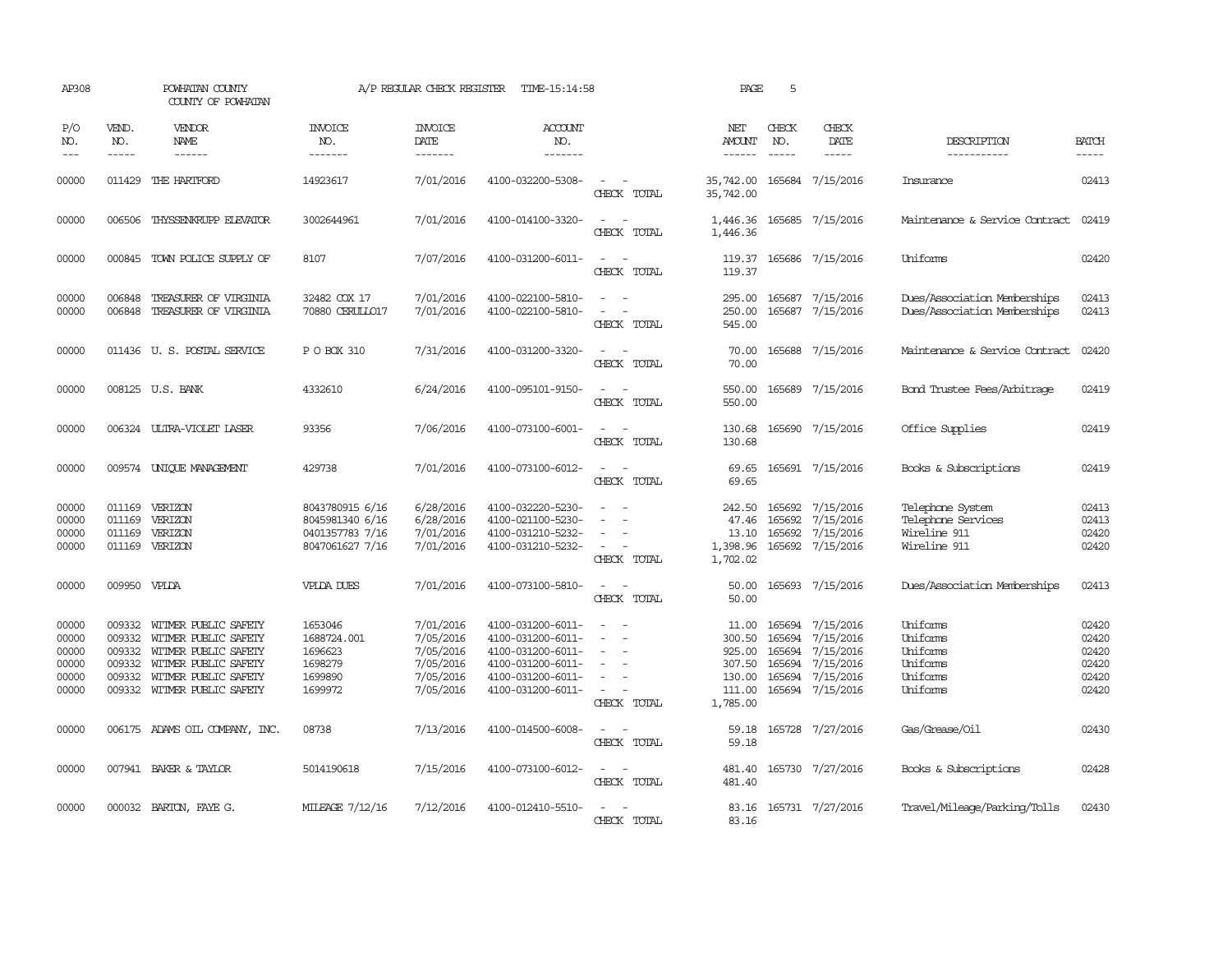| AP308                                              |                                                | POWHATAN COUNTY<br>COUNTY OF POWHATAN                                                                                                   |                                                                            | A/P REGULAR CHECK REGISTER                                                 | TIME-15:14:58                                                                                                              |                                                                                                                             | PAGE                    | 6                             |                                                                                                                                              |                                                                      |                                                    |
|----------------------------------------------------|------------------------------------------------|-----------------------------------------------------------------------------------------------------------------------------------------|----------------------------------------------------------------------------|----------------------------------------------------------------------------|----------------------------------------------------------------------------------------------------------------------------|-----------------------------------------------------------------------------------------------------------------------------|-------------------------|-------------------------------|----------------------------------------------------------------------------------------------------------------------------------------------|----------------------------------------------------------------------|----------------------------------------------------|
| P/O<br>NO.<br>$\qquad \qquad - -$                  | VEND.<br>NO.<br>-----                          | <b>VENDOR</b><br>NAME<br>------                                                                                                         | <b>INVOICE</b><br>NO.<br>-------                                           | <b>INVOICE</b><br>DATE<br>--------                                         | <b>ACCOUNT</b><br>NO.<br>-------                                                                                           |                                                                                                                             | NET<br>AMOUNT<br>------ | CHECK<br>NO.<br>$\frac{1}{2}$ | CHECK<br>DATE                                                                                                                                | DESCRIPTION<br>-----------                                           | <b>BATCH</b>                                       |
| 00000                                              |                                                | 007869 BOULDIN, LATASHA                                                                                                                 | CLASS 7-13-16                                                              | 7/13/2016                                                                  | 4100-012310-5510-                                                                                                          | $\sim$<br>CHECK TOTAL                                                                                                       | 57.36<br>57.36          |                               | 165732 7/27/2016                                                                                                                             | Travel/Mileage/Parking/Tolls                                         | 02428                                              |
| 00000                                              |                                                | 009876 BSN SPORTS, LLC                                                                                                                  | 98038131                                                                   | 7/08/2016                                                                  | 4100-014600-3310-                                                                                                          | $\sim$<br>CHECK TOTAL                                                                                                       | 558.45                  |                               | 558.45 165733 7/27/2016                                                                                                                      | Repairs and Maintenance                                              | 02430                                              |
| 00000                                              |                                                | 007353 CDW GOVERNMENT, INC.                                                                                                             | DPC3270                                                                    | 7/05/2016                                                                  | 4100-073100-6003-                                                                                                          | $\sim$ $\sim$<br>CHECK TOTAL                                                                                                | 546.62                  |                               | 546.62 165734 7/27/2016                                                                                                                      | Computer Equipment - Capitaliz                                       | 02428                                              |
| 00000<br>00000<br>00000<br>00000<br>00000<br>00000 | 006965<br>006965<br>006965<br>006965<br>006965 | CINIAS CORPORATION<br>CINIAS CORPORATION<br>CINTAS CORPORATION<br>CINIAS CORPORATION<br>CINIAS CORPORATION<br>006965 CINTAS CORPORATION | 143771635<br>143775249<br>143771634<br>143771634<br>143775248<br>143775248 | 7/06/2016<br>7/13/2016<br>7/06/2016<br>7/06/2016<br>7/13/2016<br>7/13/2016 | 4100-014300-6011-<br>4100-014300-6011-<br>4100-014500-6011-<br>4100-014100-6011-<br>4100-014500-6011-<br>4100-014100-6011- | $\sim$<br>$\overline{\phantom{a}}$<br>$\sim$<br>CHECK TOTAL                                                                 | 116.96<br>550.61        | 165735                        | 116.95 165735 7/27/2016<br>7/27/2016<br>65.34 165735 7/27/2016<br>93.01 165735 7/27/2016<br>65.34 165735 7/27/2016<br>93.01 165735 7/27/2016 | Uniforms<br>Uniforms<br>Uniforms<br>Uniforms<br>Uniforms<br>Uniforms | 02428<br>02428<br>02430<br>02430<br>02430<br>02430 |
| 00000                                              |                                                | 011021 COALITION OF CHURCHES                                                                                                            | <b>FUNDING FY16/17</b>                                                     | 7/19/2016                                                                  | 4100-053910-5643-                                                                                                          | $\frac{1}{2} \left( \frac{1}{2} \right) \left( \frac{1}{2} \right) = \frac{1}{2} \left( \frac{1}{2} \right)$<br>CHECK TOTAL | 25,000.00<br>25,000.00  |                               | 165736 7/27/2016                                                                                                                             | PCCAA Services - Federal CSBG                                        | 02428                                              |
| 00000                                              |                                                | 010949 COMCAST                                                                                                                          | 44316730                                                                   | 7/01/2016                                                                  | 4100-012510-5260-                                                                                                          | $ -$<br>CHECK TOTAL                                                                                                         | 892.50                  |                               | 892.50 165737 7/27/2016                                                                                                                      | Internet Usage                                                       | 02428                                              |
| 00000                                              | 008258                                         | COMPUTER PROJECTS OF I1., 16-07-130ME                                                                                                   |                                                                            | 7/19/2016                                                                  | 4100-031200-3320-                                                                                                          | $\sim$<br>$\sim$<br>CHECK TOTAL                                                                                             | 693.60<br>693.60        |                               | 165739 7/27/2016                                                                                                                             | Maintenance & Service Contract                                       | 02428                                              |
| 00000                                              |                                                | 006240 DIAMOND SPRINGS WATER, INC 2834096                                                                                               |                                                                            | 7/01/2016                                                                  | 4100-014100-5130-                                                                                                          | $\equiv$<br>CHECK TOTAL                                                                                                     | 9.95<br>9.95            |                               | 165741 7/27/2016                                                                                                                             | Water                                                                | 02430                                              |
| 00000                                              |                                                | 008750 DOMINION VIRGINIA POWER                                                                                                          | 5325141082 7/16                                                            | 7/18/2016                                                                  | 4100-053910-5643-                                                                                                          | CHECK TOTAL                                                                                                                 | 226.41                  |                               | 226.41 165742 7/27/2016                                                                                                                      | PCCAA Services - Federal CSBG                                        | 02428                                              |
| 00000                                              |                                                | 009395 HENSHAW, JAMES                                                                                                                   | BOARDING JAKE                                                              | 7/08/2016                                                                  | 4100-031200-6022-                                                                                                          | $\frac{1}{2} \left( \frac{1}{2} \right) \left( \frac{1}{2} \right) = \frac{1}{2} \left( \frac{1}{2} \right)$<br>CHECK TOTAL | 160.00<br>160.00        |                               | 165743 7/27/2016                                                                                                                             | Dog Food & Supplies K9                                               | 02429                                              |
| 00000                                              | 009652                                         | HORIZON DISTRIBUTORS INC                                                                                                                | 4R005729                                                                   | 7/08/2016                                                                  | 4100-014600-3310-                                                                                                          | $\frac{1}{2} \left( \frac{1}{2} \right) \left( \frac{1}{2} \right) = \frac{1}{2} \left( \frac{1}{2} \right)$<br>CHECK TOTAL | 43.56<br>43.56          |                               | 165744 7/27/2016                                                                                                                             | Repairs and Maintenance                                              | 02430                                              |
| 00000                                              |                                                | 006104 KUSTOM SIGNALS INC                                                                                                               | 530155                                                                     | 7/18/2016                                                                  | 4100-031200-3310-                                                                                                          | CHECK TOTAL                                                                                                                 | 396.00<br>396.00        |                               | 165745 7/27/2016                                                                                                                             | Repairs & Maintenance                                                | 02430                                              |
| 00000                                              |                                                | 010811 IAND AND COATES, INC                                                                                                             | 697526                                                                     | 7/14/2016                                                                  | 4100-014500-3319-                                                                                                          | $\sim$<br>CHECK TOTAL                                                                                                       | 35.96<br>35.96          |                               | 165746 7/27/2016                                                                                                                             | Equipment Repairs and Maintena                                       | 02430                                              |
| 00000                                              |                                                | 007061 LIBRARY STORE, INC.                                                                                                              | 212255                                                                     | 7/12/2016                                                                  | 4100-073100-6014-                                                                                                          | CHECK TOTAL                                                                                                                 | 129.50                  |                               | 129.50 165747 7/27/2016                                                                                                                      | Library Supplies                                                     | 02429                                              |
| 00000                                              |                                                | 008885 MARTIN, PEGGY                                                                                                                    | COSTCO 7/13/16                                                             | 7/13/2016                                                                  | 4100-073100-6001-                                                                                                          | $\overline{\phantom{a}}$<br>$\sim$<br>CHECK TOTAL                                                                           | 14.89<br>14.89          |                               | 165748 7/27/2016                                                                                                                             | Office Supplies                                                      | 02428                                              |
| 00000                                              |                                                | 009666 MID-ATLANTIC CONTROLS                                                                                                            | 20511                                                                      | 7/05/2016                                                                  | 4100-032220-3320-                                                                                                          | $\equiv$<br>CHECK TOTAL                                                                                                     | 900.00                  |                               | 900.00 165749 7/27/2016                                                                                                                      | Maintenance & Service Contract                                       | 02430                                              |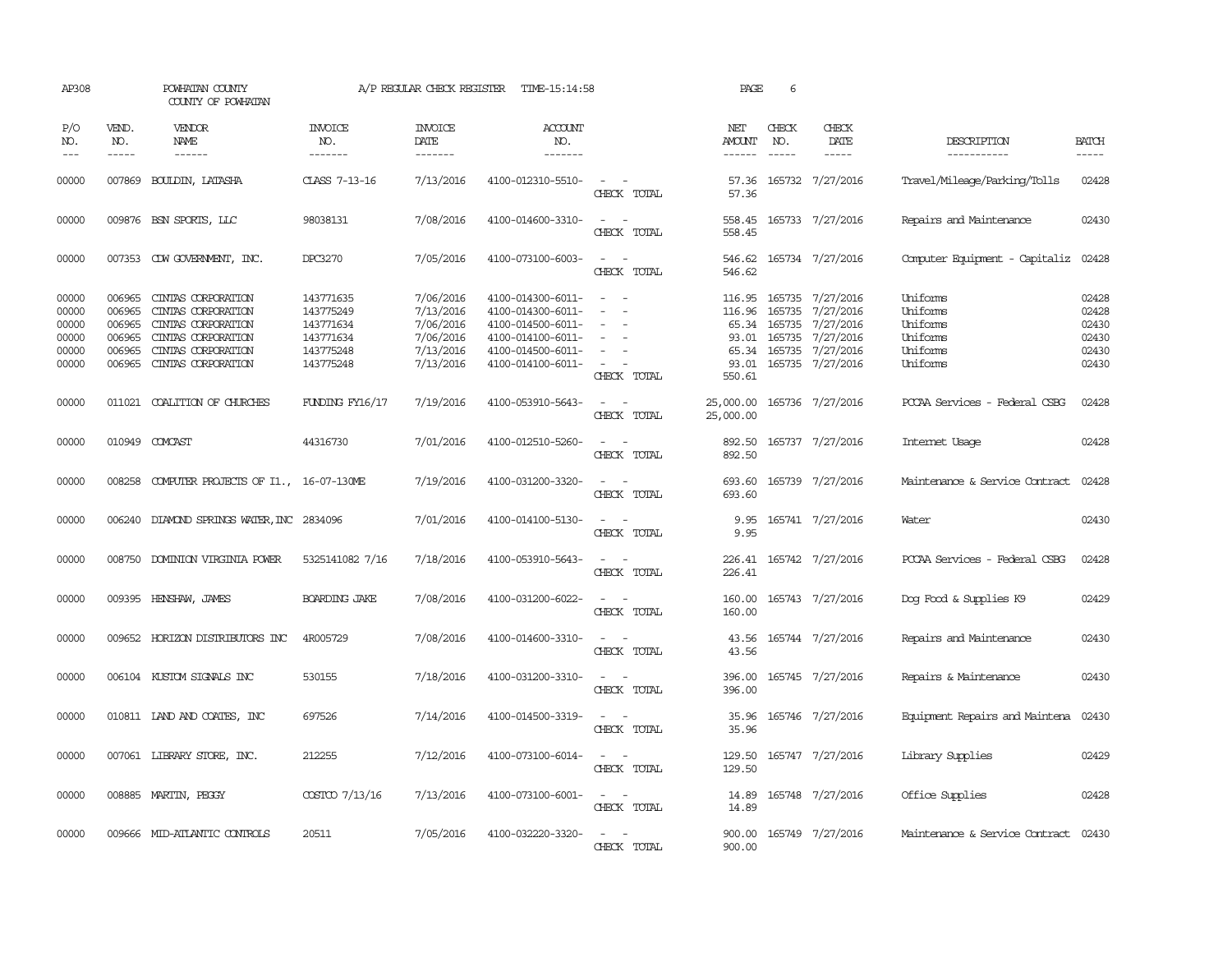| AP308                                     |                                                | POWHATAN COUNTY<br>COUNTY OF POWHATAN                                                                                |                                                                    | A/P REGULAR CHECK REGISTER                                    | TIME-15:14:58                                                                                         |                                                                                                                             | PAGE                                         | $7\phantom{.0}$             |                                                                                    |                                                                                      |                                           |
|-------------------------------------------|------------------------------------------------|----------------------------------------------------------------------------------------------------------------------|--------------------------------------------------------------------|---------------------------------------------------------------|-------------------------------------------------------------------------------------------------------|-----------------------------------------------------------------------------------------------------------------------------|----------------------------------------------|-----------------------------|------------------------------------------------------------------------------------|--------------------------------------------------------------------------------------|-------------------------------------------|
| P/O<br>NO.<br>$---$                       | VEND.<br>NO.<br>$- - - - -$                    | VENDOR<br>NAME<br>$- - - - - -$                                                                                      | <b>INVOICE</b><br>NO.<br>-------                                   | <b>INVOICE</b><br>DATE<br>-------                             | ACCOUNT<br>NO.<br>-------                                                                             |                                                                                                                             | NET<br><b>AMOUNT</b><br>------               | CHECK<br>NO.<br>$- - - - -$ | CHECK<br>DATE<br>$- - - - -$                                                       | DESCRIPTION<br>-----------                                                           | <b>BATCH</b><br>-----                     |
| 00000<br>00000                            |                                                | 010924 MITCHELL PEST<br>010924 MITCHELL PEST                                                                         | 95216<br>95220                                                     | 7/12/2016<br>7/12/2016                                        | 4100-035100-3320-<br>4100-014100-3320-                                                                | $\sim$ $ \sim$<br>$\overline{\phantom{a}}$<br>CHECK TOTAL                                                                   | 65.00<br>100.00<br>165.00                    | 165750                      | 165750 7/27/2016<br>7/27/2016                                                      | Landscaping - Animal Control<br>Maintenance & Service Contract                       | 02430<br>02430                            |
| 00000                                     |                                                | 007136 MOORE, JASON                                                                                                  | 8035824                                                            | 7/12/2016                                                     | 4100-021200-3150-                                                                                     | $\overline{\phantom{a}}$<br>CHECK TOTAL                                                                                     | 137.40<br>137.40                             |                             | 165751 7/27/2016                                                                   | Outside Counsel                                                                      | 02428                                     |
| 00000                                     |                                                | 009281 OVER DRIVE, INC.                                                                                              | R13690004070516                                                    | 7/05/2016                                                     | 4100-073100-6012-                                                                                     | $\sim$<br>CHECK TOTAL                                                                                                       | 16.00<br>16.00                               |                             | 165752 7/27/2016                                                                   | Books & Subscriptions                                                                | 02428                                     |
| 00000                                     | 008079                                         | PAETEC/CAVALIER BUSINESS                                                                                             | 4237625 7/16                                                       | 7/10/2016                                                     | 4100-073100-5230-                                                                                     | $\frac{1}{2} \left( \frac{1}{2} \right) \left( \frac{1}{2} \right) = \frac{1}{2} \left( \frac{1}{2} \right)$<br>CHECK TOTAL | 498.08<br>498.08                             |                             | 165753 7/27/2016                                                                   | Telephone Services                                                                   | 02428                                     |
| 00000<br>00000                            | 006914                                         | POWHATAN AUTO REPAIR<br>006914 POWHATAN AUTO REPAIR                                                                  | 815<br>815A                                                        | 7/15/2016<br>7/15/2016                                        | 4100-031200-6009-<br>4100-031200-6009-                                                                | $\sim$<br>CHECK TOTAL                                                                                                       | 67.95<br>132.95<br>200.90                    |                             | 165754 7/27/2016<br>165754 7/27/2016                                               | Auto Parts/Repairs<br>Auto Parts/Repairs                                             | 02428<br>02428                            |
| 00000<br>00000                            | 006928<br>006928                               | POWHATAN COUNTY DEPT. OF<br>POWHATAN COUNTY DEPT. OF                                                                 | DOM VIOL PROG<br>GETTINGAHEAD PR                                   | 7/19/2016<br>7/18/2016                                        | 4100-053910-5643-<br>4100-053910-5643-                                                                | $\equiv$<br>$\equiv$<br>CHECK TOTAL                                                                                         | 7,000.00<br>313.89<br>7,313.89               |                             | 165755 7/27/2016<br>165755 7/27/2016                                               | PCCAA Services - Federal CSBG<br>PCCAA Services - Federal CSBG                       | 02428<br>02428                            |
| 00000<br>00000<br>00000                   | 006474<br>006474                               | PROGRESSIVE AUTO WORKS<br>PROGRESSIVE AUTO WORKS<br>006474 PROGRESSIVE AUTO WORKS                                    | 31510<br>31547<br>31582                                            | 7/15/2016<br>7/14/2016<br>7/15/2016                           | 4100-031200-6009-<br>4100-031200-6009-<br>4100-031200-6009-                                           | $\equiv$<br>CHECK TOTAL                                                                                                     | 4,239.80<br>2,048.96<br>1,249.88<br>7,538.64 | 165756<br>165756            | 7/27/2016<br>7/27/2016<br>165756 7/27/2016                                         | Auto Parts/Repairs<br>Auto Parts/Repairs<br>Auto Parts/Repairs                       | 02429<br>02429<br>02429                   |
| 00000<br>00000                            | 006466<br>006466                               | RADIO COMMUNICATION OF VA<br>RADIO COMMUNICATION OF VA 801000407-1                                                   | 800005526-1                                                        | 7/12/2016<br>7/15/2016                                        | 4100-031200-3310-<br>4100-031200-3310-                                                                | $\equiv$<br>CHECK TOTAL                                                                                                     | 912.82<br>47.25<br>960.07                    |                             | 165757 7/27/2016<br>165757 7/27/2016                                               | Repairs & Maintenance<br>Repairs & Maintenance                                       | 02429<br>02429                            |
| 00000                                     | 009037                                         | REYNOLDS LIGHTING SUPPLY                                                                                             | 117425                                                             | 7/01/2016                                                     | 4100-014100-3310-                                                                                     | CHECK TOTAL                                                                                                                 | 88.00<br>88,00                               |                             | 165758 7/27/2016                                                                   | Repairs & Maintenance                                                                | 02430                                     |
| 00000                                     |                                                | 007882 ROSS, ANDREA S.                                                                                               | CLASS 7/12&13                                                      | 7/20/2016                                                     | 4100-012310-5510-                                                                                     | $\sim$<br>CHECK TOTAL                                                                                                       | 137.04<br>137.04                             |                             | 165759 7/27/2016                                                                   | Travel/Mileage/Parking/Tolls                                                         | 02429                                     |
| 00000                                     |                                                | 008313 SENIOR NAVIGATOR                                                                                              | <b>POW-17</b>                                                      | 7/01/2016                                                     | 4100-081200-0032-                                                                                     | $\sim$<br>CHECK TOTAL                                                                                                       | 2,500.00<br>2,500.00                         |                             | 165760 7/27/2016                                                                   | Contribution: Senior Navigator                                                       | 02429                                     |
| 00000<br>00000                            | 006593                                         | SHEEHY FORD<br>006593 SHEEHY FORD                                                                                    | NOHB650195<br>NOHB650243                                           | 7/12/2016<br>7/12/2016                                        | 4100-031200-6009-<br>4100-031200-6009-                                                                | $\equiv$<br>$\overline{\phantom{a}}$<br>CHECK TOTAL                                                                         | 368.34<br>146.00<br>514.34                   |                             | 165761 7/27/2016<br>165761 7/27/2016                                               | Auto Parts/Repairs<br>Auto Parts/Repairs                                             | 02429<br>02429                            |
| 00000<br>00000<br>00000<br>00000<br>00000 | 008578<br>008578<br>008578<br>008578<br>008578 | STAPLES BUSINESS AD-<br>STAPLES BUSINESS AD-<br>STAPLES BUSINESS AD-<br>STAPLES BUSINESS AD-<br>STAPLES BUSINESS AD- | 3307827564<br>3307827565<br>3307898541<br>3307898541<br>3308003569 | 7/07/2016<br>7/07/2016<br>7/08/2016<br>7/08/2016<br>7/09/2016 | 4100-031200-6001-<br>4100-073100-6001-<br>4100-081100-6001-<br>4100-034100-6001-<br>4100-012220-6001- | $\overline{\phantom{a}}$<br>$\sim$<br>$\equiv$<br>CHECK TOTAL                                                               | 20.49<br>51.93<br>39.37<br>40.62<br>202.57   | 165763<br>50.16 165763      | 165763 7/27/2016<br>7/27/2016<br>7/27/2016<br>165763 7/27/2016<br>165763 7/27/2016 | Office Supplies<br>Office Supplies<br>Office Supplies<br>Office Supplies<br>Supplies | 02429<br>02429<br>02429<br>02429<br>02429 |
| 00000                                     |                                                | 010088 TREASURER                                                                                                     | 07/20/2016                                                         | 7/20/2016                                                     | 4100-014500-6009-                                                                                     | $\overline{\phantom{a}}$                                                                                                    |                                              |                             | .00 165764 7/27/2016                                                               | Auto Parts & Repairs                                                                 | 02432                                     |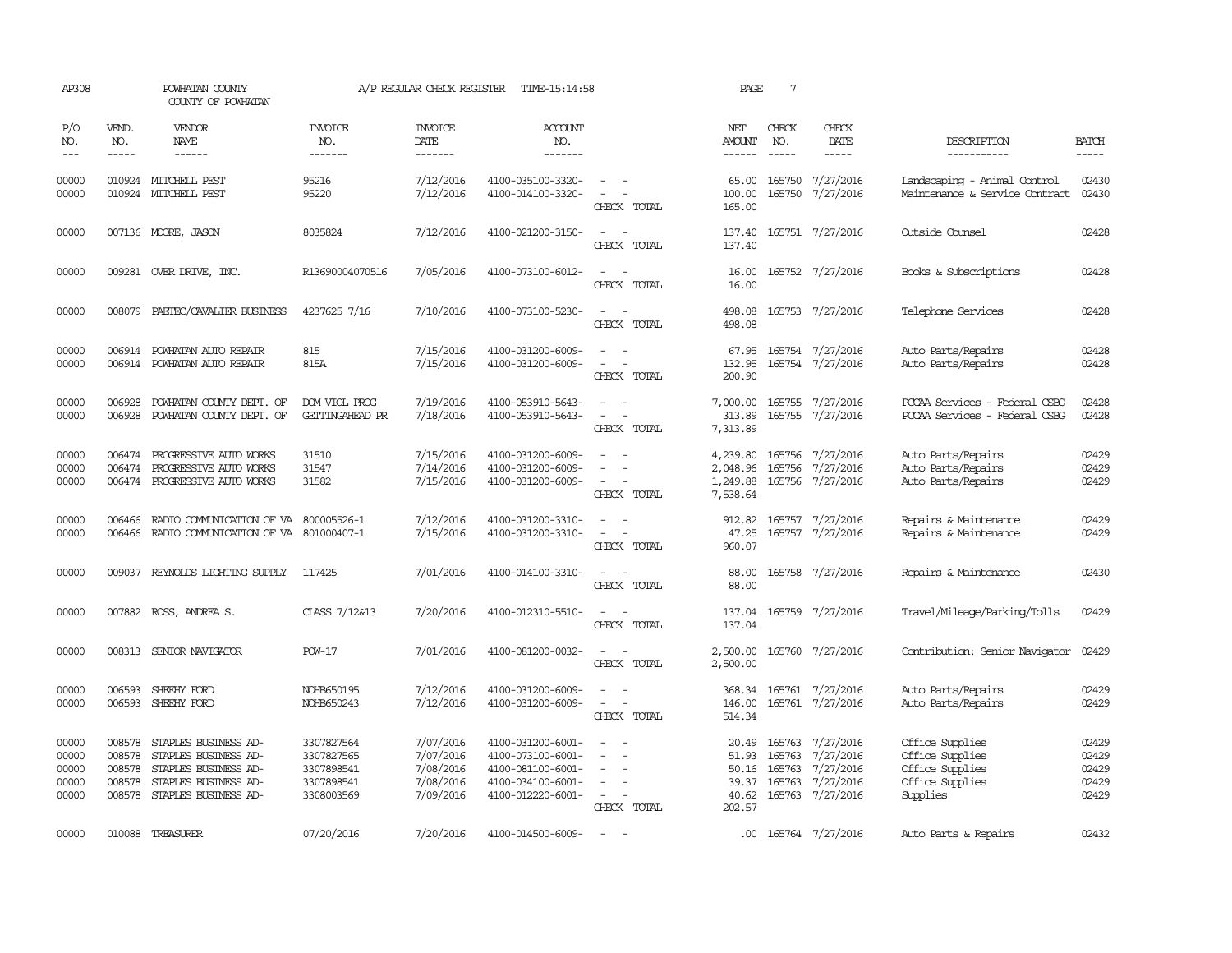| AP308                                     |                               | POWHATAN COUNTY<br>COUNTY OF POWHATAN                                                                                                                       |                                                | A/P REGULAR CHECK REGISTER                                    | TIME-15:14:58                                                                                         |                                                                         | PAGE                                                       | 8                                    |                                                                      |                                                                                                                                |                                           |
|-------------------------------------------|-------------------------------|-------------------------------------------------------------------------------------------------------------------------------------------------------------|------------------------------------------------|---------------------------------------------------------------|-------------------------------------------------------------------------------------------------------|-------------------------------------------------------------------------|------------------------------------------------------------|--------------------------------------|----------------------------------------------------------------------|--------------------------------------------------------------------------------------------------------------------------------|-------------------------------------------|
| P/O<br>NO.<br>$---$                       | VEND.<br>NO.<br>$\frac{1}{2}$ | VENDOR<br>NAME<br>$- - - - - -$                                                                                                                             | <b>INVOICE</b><br>NO.<br>--------              | <b>INVOICE</b><br>DATE<br>--------                            | <b>ACCOUNT</b><br>NO.<br>--------                                                                     |                                                                         | NET<br>AMOUNT<br>$- - - - - -$                             | CHECK<br>NO.<br>$\frac{1}{2}$        | CHECK<br>DATE<br>$\frac{1}{2}$                                       | DESCRIPTION<br>-----------                                                                                                     | <b>BATCH</b><br>$- - - - -$               |
| 00000<br>00000                            | 010088<br>010088              | TREASURER<br>TREASURER                                                                                                                                      | 07/20/2016<br>07/20/2016                       | 7/20/2016<br>7/20/2016                                        | 4100-014500-6009-<br>4100-014500-6009-                                                                | $\sim$<br>$\overline{\phantom{a}}$<br>CHECK TOTAL                       | 116.00<br>15.00<br>131.00                                  |                                      | 165764 7/27/2016<br>165764 7/27/2016                                 | Auto Parts & Repairs<br>Auto Parts & Repairs                                                                                   | 02432<br>02432                            |
| 00000<br>00000                            | 006007                        | UNIVERSITY OF VIRGINIA<br>006007 UNIVERSITY OF VIRGINIA                                                                                                     | 28500<br>28622                                 | 7/05/2016<br>7/06/2016                                        | 4100-081200-0053-<br>4100-012220-5810-                                                                | CHECK TOTAL                                                             | 1,000.00<br>360.00<br>1,360.00                             |                                      | 165765 7/27/2016<br>165765 7/27/2016                                 | VACo/VIG<br>Dues/Association Membership                                                                                        | 02429<br>02429                            |
| 00000                                     |                               | 006864 VIRGINIA COURT CLERK'S                                                                                                                               | VCCA DUES                                      | 7/20/2016                                                     | 4100-021600-5540-                                                                                     | $\sim$<br>CHECK TOTAL                                                   | 420.00<br>420.00                                           |                                      | 165766 7/27/2016                                                     | Travel and Education                                                                                                           | 02429                                     |
| 00000<br>00000                            | 010232<br>010232              | VIRGINIA SOLAR TINITNG<br>VIRGINIA SOLAR TINITING                                                                                                           | 313101<br>313102                               | 7/13/2016<br>7/13/2016                                        | 4100-031200-6009-<br>4100-031200-6009-                                                                | $\sim$<br>$\sim$<br>$\equiv$<br>$\overline{\phantom{a}}$<br>CHECK TOTAL | 200.00<br>350.00<br>550.00                                 |                                      | 165767 7/27/2016<br>165767 7/27/2016                                 | Auto Parts/Repairs<br>Auto Parts/Repairs                                                                                       | 02429<br>02429                            |
| 00000                                     | 006503 VLGMA                  |                                                                                                                                                             | DUES FY17                                      | 7/05/2016                                                     | 4100-012100-5810-                                                                                     | $\sim$<br>$\sim$<br>CHECK TOTAL                                         | 416.43<br>416.43                                           |                                      | 165768 7/27/2016                                                     | Dues/Association Memberships                                                                                                   | 02429                                     |
| 00000<br>00000                            | 011448<br>011448              | WELCH, GRAHAM & OGDEN<br>WELCH, GRAHAM & OGDEN                                                                                                              | 241197<br>241200                               | 7/08/2016<br>7/08/2016                                        | 4100-032200-5305-<br>4100-032200-5305-                                                                | $\overline{\phantom{a}}$<br>$\overline{\phantom{a}}$<br>CHECK TOTAL     | 34,848.66<br>21, 233.64<br>56,082.30                       | 165769                               | 7/27/2016<br>165769 7/27/2016                                        | Auto Insurance Premium<br>Auto Insurance Premium                                                                               | 02429<br>02429                            |
| 00000<br>00000                            | 009332                        | WITMER PUBLIC SAFETY<br>009332 WITMER PUBLIC SAFETY                                                                                                         | 1688667<br>1695344                             | 7/11/2016<br>7/11/2016                                        | 4100-031200-6011-<br>4100-031200-6011-                                                                | $\overline{\phantom{a}}$<br>$\overline{\phantom{a}}$<br>CHECK TOTAL     | 1,163.00<br>161.50<br>1,324.50                             |                                      | 165770 7/27/2016<br>165770 7/27/2016                                 | Uniforms<br>Uniforms                                                                                                           | 02429<br>02429                            |
| 00000<br>00000                            | 010859<br>010859              | WRIGHT, ANDREA<br>WRIGHT, ANDREA                                                                                                                            | 201616<br>201621                               | 7/06/2016<br>7/15/2016                                        | 4100-031200-3310-<br>4100-031200-3310-                                                                | CHECK TOTAL                                                             | 358.85<br>515.15<br>874.00                                 |                                      | 165771 7/27/2016<br>165771 7/27/2016                                 | Repairs & Maintenance<br>Repairs & Maintenance                                                                                 | 02429<br>02429                            |
| 00000                                     |                               | 007139 AIRECO SUPPLY INC.                                                                                                                                   | 5880730-00                                     | 7/08/2016                                                     | 4100-032220-3310-                                                                                     | $\overline{\phantom{a}}$<br>CHECK TOTAL                                 | 74.90<br>74.90                                             |                                      | 165863 7/30/2016                                                     | Repairs & Maintenance                                                                                                          | 02434                                     |
| 00000                                     |                               | 010780 ALL GOOD AUTOMOTTVE LLC                                                                                                                              | 2414                                           | 7/27/2016                                                     | 4100-031200-6009-                                                                                     | CHECK TOTAL                                                             | 212.53<br>212.53                                           |                                      | 165864 7/30/2016                                                     | Auto Parts/Repairs                                                                                                             | 02435                                     |
| 00000                                     |                               | 011010 BOX ALARM TEES                                                                                                                                       | 41                                             | 7/20/2016                                                     | 4100-032200-6011-                                                                                     | $\sim$<br>CHECK TOTAL                                                   | 2,095.70<br>2,095.70                                       |                                      | 165865 7/30/2016                                                     | Protective Gear/Uniforms                                                                                                       | 02434                                     |
| 00000                                     | 010665                        | BROWN, EDWARDS & COMPANY                                                                                                                                    | 1162263                                        | 7/15/2016                                                     | 4100-012200-3120-                                                                                     | $\overline{\phantom{a}}$<br>$\overline{\phantom{a}}$<br>CHECK TOTAL     | 5,000.00<br>5,000.00                                       |                                      | 165866 7/30/2016                                                     | External Audit                                                                                                                 | 02434                                     |
| 00000                                     |                               | 011168 BURKE, RYAN                                                                                                                                          | <b>JUNE/JULY HOURS</b>                         | 7/18/2016                                                     | 4100-032200-5815-                                                                                     | $\sim$ $ \sim$<br>CHECK TOTAL                                           | 270.00<br>270.00                                           |                                      | 165867 7/30/2016                                                     | Training/Seminars                                                                                                              | 02434                                     |
| 00000<br>00000<br>00000<br>00000<br>00000 | 008686<br>008686<br>008686    | 008686 C.W. WILLIAMS & CO., INC.<br>C.W. WILLIAMS & CO., INC.<br>C.W. WILLIAMS & CO., INC.<br>C.W. WILLIAMS & CO., INC.<br>008686 C.W. WILLIAMS & CO., INC. | 594496<br>594497<br>594498<br>594499<br>594720 | 7/07/2016<br>7/07/2016<br>7/07/2016<br>7/07/2016<br>7/13/2016 | 4100-032200-6009-<br>4100-032200-6009-<br>4100-032200-6009-<br>4100-032200-6009-<br>4100-032200-6009- | $\equiv$<br>$\sim$<br>CHECK TOTAL                                       | 235.80<br>361.73<br>249.23<br>348.30<br>669.91<br>1,864.97 | 165868<br>165868<br>165868<br>165868 | 7/30/2016<br>7/30/2016<br>7/30/2016<br>7/30/2016<br>165868 7/30/2016 | Auto Repairs and Parts<br>Auto Repairs and Parts<br>Auto Repairs and Parts<br>Auto Repairs and Parts<br>Auto Repairs and Parts | 02434<br>02434<br>02434<br>02434<br>02434 |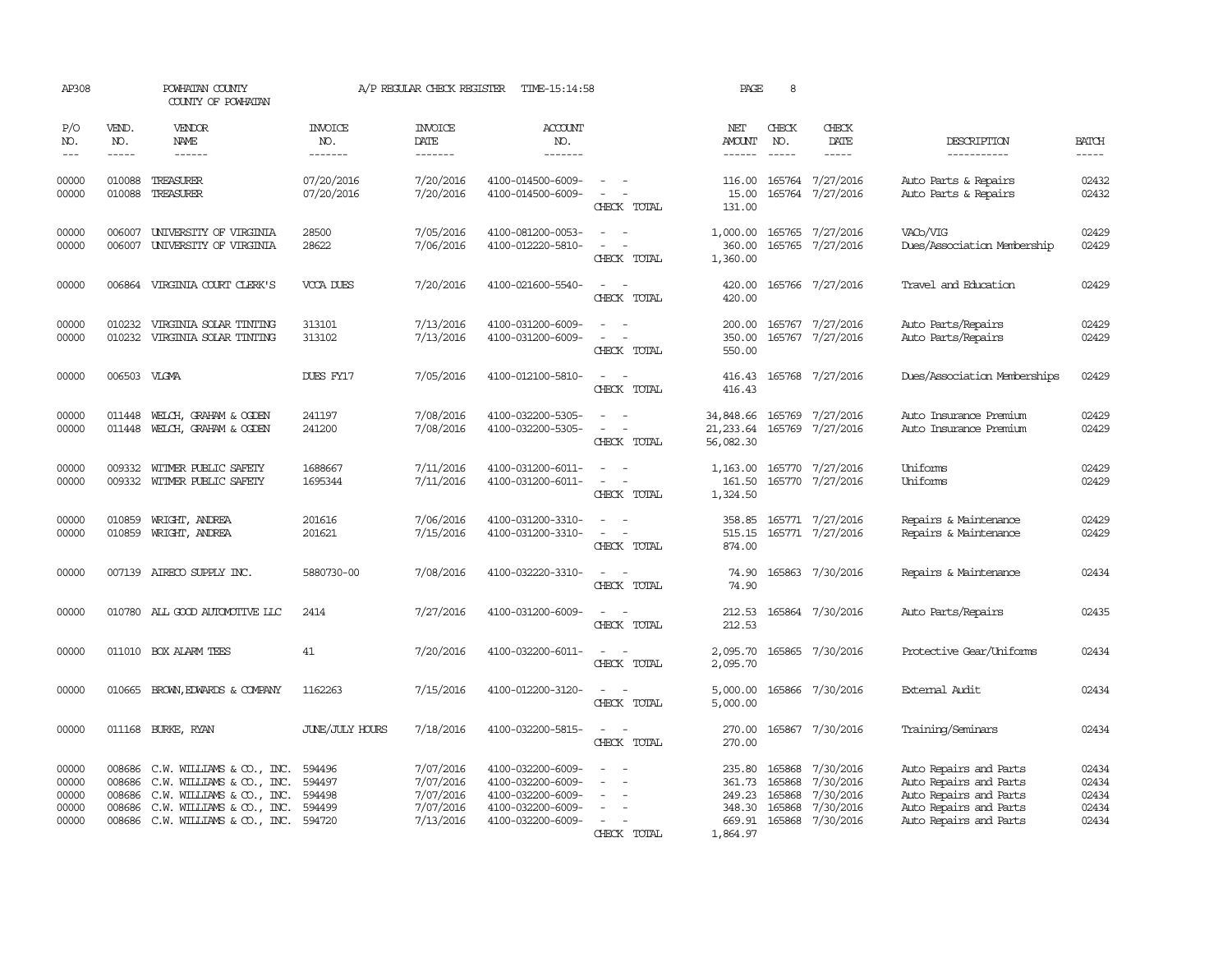| AP308                   |                             | POWHATAN COUNTY<br>COUNTY OF POWHATAN                                                     |                                  | A/P REGULAR CHECK REGISTER          | TIME-15:14:58                                               |                                                                                                                             | PAGE                                     | 9                          |                                                   |                                                                                  |                         |
|-------------------------|-----------------------------|-------------------------------------------------------------------------------------------|----------------------------------|-------------------------------------|-------------------------------------------------------------|-----------------------------------------------------------------------------------------------------------------------------|------------------------------------------|----------------------------|---------------------------------------------------|----------------------------------------------------------------------------------|-------------------------|
| P/O<br>NO.<br>$---$     | VEND.<br>NO.<br>$- - - - -$ | <b>VENDOR</b><br>NAME<br>$- - - - - -$                                                    | <b>INVOICE</b><br>NO.<br>------- | <b>INVOICE</b><br>DATE<br>-------   | <b>ACCOUNT</b><br>NO.<br>-------                            |                                                                                                                             | NET<br><b>AMOUNT</b><br>------           | CHECK<br>NO.               | CHECK<br>DATE<br>$- - - - -$                      | DESCRIPTION<br>-----------                                                       | <b>BATCH</b><br>-----   |
| 00000                   |                             | 011451 CANIRELL, MR. WILLIAM                                                              | CWF150002499                     | 7/13/2016                           | 3100-012070-0002-                                           | $ -$<br>CHECK TOTAL                                                                                                         | 604.01                                   |                            | 604.01 165869 7/30/2016                           | Tax on Wills                                                                     | 02434                   |
| 00000                   |                             | 007509 CAPITALIRISTATE                                                                    | S025958991.001                   | 7/08/2016                           | 4100-014100-3310-                                           | $\frac{1}{2} \left( \frac{1}{2} \right) \left( \frac{1}{2} \right) = \frac{1}{2} \left( \frac{1}{2} \right)$<br>CHECK TOTAL | 251.23<br>251.23                         |                            | 165870 7/30/2016                                  | Repairs & Maintenance                                                            | 02434                   |
| 00000                   |                             | 010965 COALITION OF CHURCHES                                                              | PANIRY GRANT' 17                 | 7/20/2016                           | 4100-053910-5643-                                           | $\sim$ 100 $\sim$<br>CHECK TOTAL                                                                                            | 25,000.00<br>25,000.00                   |                            | 165871 7/30/2016                                  | PCCAA Services - Federal CSBG                                                    | 02436                   |
| 00000                   |                             | 010404 DOBBINS, TERESA HASH                                                               | SUPPLIES JULY16                  | 7/20/2016                           | 4100-021100-6001-                                           | $\sim$<br>CHECK TOTAL                                                                                                       | 157.16<br>157.16                         |                            | 165873 7/30/2016                                  | Stationery & Office Supplies                                                     | 02434                   |
| 00000                   | 008750                      | <b>DOMINION VIRGINIA POWER</b>                                                            | 9492739694 7/16                  | 7/20/2016                           | 4100-053910-5643-                                           | $\sim$<br>$\sim$<br>CHECK TOTAL                                                                                             | 553.62<br>553.62                         |                            | 165874 7/30/2016                                  | PCCAA Services - Federal CSBG                                                    | 02436                   |
| 00000                   |                             | 008732 FEEDMORE                                                                           | 190                              | 7/01/2016                           | 4100-081200-0016-                                           | $\frac{1}{2} \left( \frac{1}{2} \right) \left( \frac{1}{2} \right) = \frac{1}{2} \left( \frac{1}{2} \right)$<br>CHECK TOTAL | 7,000.00<br>7,000.00                     |                            | 165875 7/30/2016                                  | Meals on Wheels                                                                  | 02434                   |
| 00000                   |                             | 007537 FERGUSON ENTERPRISES, INC 3776510                                                  |                                  | 7/07/2016                           | 4100-073100-3310-                                           | $\frac{1}{2} \left( \frac{1}{2} \right) \left( \frac{1}{2} \right) = \frac{1}{2} \left( \frac{1}{2} \right)$<br>CHECK TOTAL | 186.16                                   |                            | 186.16 165876 7/30/2016                           | Repairs and Maintenance                                                          | 02434                   |
| 00000<br>00000          | 011449                      | HARDY, JUAN<br>011449 HARDY, JUAN                                                         | AUGUST PYMT<br><b>JULY PYMT</b>  | 7/26/2016<br>7/26/2016              | 4100-053910-5643-<br>4100-053910-5643-                      | $\equiv$<br>$\equiv$<br>$\sim$<br>CHECK TOTAL                                                                               | 800.00<br>965.87                         |                            | 165878 7/30/2016<br>165.87 165878 7/30/2016       | PCCAA Services - Federal CSBG<br>PCCAA Services - Federal CSBG                   | 02436<br>02436          |
| 00000<br>00000<br>00000 |                             | 010231 J & K HEAVY TRUCKS &<br>010231 J & K HEAVY TRUCKS &<br>010231 J & K HEAVY TRUCKS & | 6940<br>6945<br>6961             | 7/20/2016<br>7/20/2016<br>7/22/2016 | 4100-032200-6009-<br>4100-031200-6009-<br>4100-032200-6009- | $\sim$<br>CHECK TOTAL                                                                                                       | 395.14 165879<br>107.52<br>890.99        | 165879                     | 7/30/2016<br>7/30/2016<br>388.33 165879 7/30/2016 | Auto Repairs and Parts<br>Auto Parts/Repairs<br>Auto Repairs and Parts           | 02434<br>02434<br>02434 |
| 00000<br>00000<br>00000 | 000120<br>000120<br>000120  | <b>JAMES RIVER AIR</b><br><b>JAMES RIVER AIR</b><br>JAMES RIVER AIR                       | S69650<br>S69681<br>S69857       | 7/15/2016<br>7/15/2016<br>7/15/2016 | 4100-014100-3308-<br>4100-014100-3308-<br>4100-014100-3308- | $\overline{\phantom{a}}$<br>$\sim$<br>CHECK TOTAL                                                                           | 774.25<br>1,116.33<br>344.00<br>2,234.58 | 165880<br>165880<br>165880 | 7/30/2016<br>7/30/2016<br>7/30/2016               | HVAC Service and Repairs<br>HVAC Service and Repairs<br>HVAC Service and Repairs | 02434<br>02434<br>02434 |
| 00000                   |                             | 010811 LAND AND COATES, INC                                                               | 698931                           | 7/19/2016                           | 4100-014500-3319-                                           | $\frac{1}{2} \left( \frac{1}{2} \right) \left( \frac{1}{2} \right) = \frac{1}{2} \left( \frac{1}{2} \right)$<br>CHECK TOTAL | 343.65<br>343.65                         |                            | 165881 7/30/2016                                  | Equipment Repairs and Maintena                                                   | 02435                   |
| 00000                   |                             | 007061 LIBRARY STORE, INC.                                                                | 212255A                          | 7/12/2016                           | 4100-073100-6014-                                           | $\frac{1}{2} \left( \frac{1}{2} \right) \left( \frac{1}{2} \right) = \frac{1}{2} \left( \frac{1}{2} \right)$<br>CHECK TOTAL | 12.36<br>12.36                           |                            | 165882 7/30/2016                                  | Library Supplies                                                                 | 02435                   |
| 00000                   |                             | 011454 MADISON LLOYD                                                                      | SCHOLARSHIP                      | 7/26/2016                           | 4100-032200-6015-                                           | $\sim$ $\sim$<br>CHECK TOTAL                                                                                                | 250.00<br>250.00                         |                            | 165884 7/30/2016                                  | Matching Funds for Fire & EMS                                                    | 02436                   |
| 00000                   |                             | 009552 MANSFIELD OIL COMPANY                                                              | SQLCD-223639                     | 7/19/2016                           | 4100-032200-5120-                                           | $\sim$<br>$\sim$<br>CHECK TOTAL                                                                                             | 195.54<br>195.54                         |                            | 165885 7/30/2016                                  | Apparatus Fuel                                                                   | 02435                   |
| 00000                   |                             | 011453 MONICA N. PLUMB                                                                    | SCHOLARSHIP                      | 7/26/2016                           | 4100-032200-6015-                                           | $\frac{1}{2} \left( \frac{1}{2} \right) \left( \frac{1}{2} \right) = \frac{1}{2} \left( \frac{1}{2} \right)$<br>CHECK TOTAL | 500.00<br>500.00                         |                            | 165886 7/30/2016                                  | Matching Funds for Fire & EMS                                                    | 02436                   |
| 00000                   |                             | 000750 MONOCAN SOIL & WATER                                                               | FY17 ALLOCATION                  | 7/18/2016                           | 4100-081200-0050-                                           | $\sim$ 100 $\sim$<br>CHECK TOTAL                                                                                            | 21,000.00<br>21,000.00                   |                            | 165887 7/30/2016                                  | MSWCD:Agricultural Support Ser 02435                                             |                         |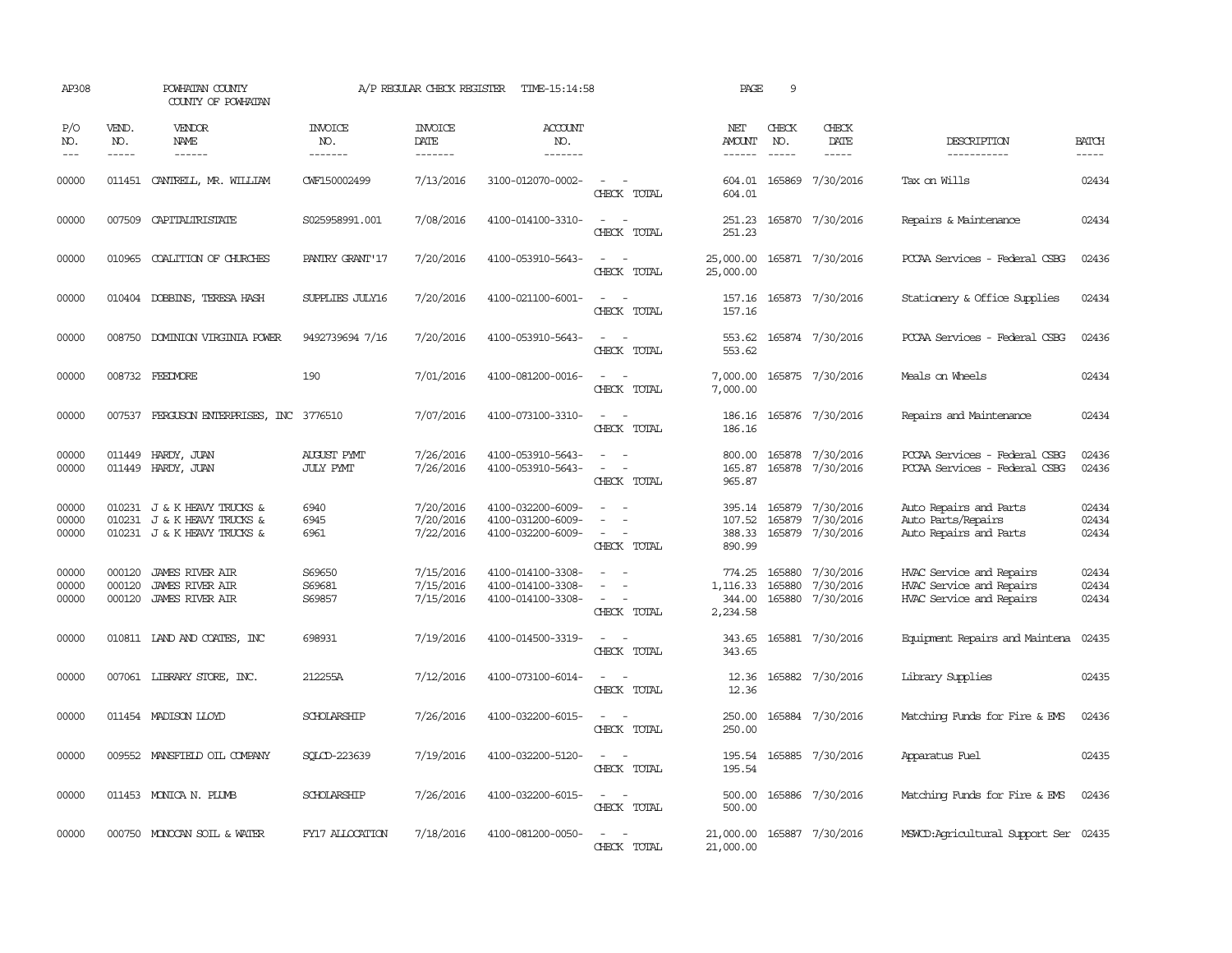| AP308                                              |                                                          | POWHATAN COUNTY<br>COUNTY OF POWHATAN                                                                                                        |                                                                                  | A/P REGULAR CHECK REGISTER                                                 | TIME-15:14:58                                                                                                              |                                                                     | PAGE                                                 | 10                                             |                                                                                   |                                                                                                                |                                                    |
|----------------------------------------------------|----------------------------------------------------------|----------------------------------------------------------------------------------------------------------------------------------------------|----------------------------------------------------------------------------------|----------------------------------------------------------------------------|----------------------------------------------------------------------------------------------------------------------------|---------------------------------------------------------------------|------------------------------------------------------|------------------------------------------------|-----------------------------------------------------------------------------------|----------------------------------------------------------------------------------------------------------------|----------------------------------------------------|
| P/O<br>NO.<br>$---$                                | VEND.<br>NO.<br>$- - - - -$                              | VENDOR<br><b>NAME</b><br>$- - - - - -$                                                                                                       | <b>INVOICE</b><br>NO.<br>-------                                                 | <b>INVOICE</b><br><b>DATE</b><br>-------                                   | <b>ACCOUNT</b><br>NO.<br>-------                                                                                           |                                                                     | NET<br><b>AMOUNT</b><br>------                       | CHECK<br>NO.<br>$\frac{1}{2}$                  | CHECK<br>DATE<br>-----                                                            | DESCRIPTION<br>-----------                                                                                     | <b>BATCH</b><br>-----                              |
| 00000                                              |                                                          | 010646 MURRAY AUTOMOTTVE                                                                                                                     | 19072                                                                            | 7/14/2016                                                                  | 4100-032200-6009-                                                                                                          | $\sim$<br>CHECK TOTAL                                               | 638.12<br>638.12                                     | 165888                                         | 7/30/2016                                                                         | Auto Repairs and Parts                                                                                         | 02435                                              |
| 00000                                              |                                                          | 011231 NEOFUNDS BY NEOPOST                                                                                                                   | 11273550 7/16                                                                    | 7/10/2016                                                                  | 100-000100-0016-                                                                                                           | $\overline{\phantom{a}}$<br>$\overline{\phantom{0}}$<br>CHECK TOTAL | 1,000.00                                             |                                                | 1,000.00 165890 7/30/2016                                                         | Prepaid Postage                                                                                                | 02435                                              |
| 00000<br>00000<br>00000<br>00000                   | 006914<br>006914                                         | 006914 POWHATAN AUTO REPAIR<br>POWHATAN AUTO REPAIR<br>POWHATAN AUTO REPAIR<br>006914 POWHATAN AUTO REPAIR                                   | 813<br>814<br>816<br>817                                                         | 7/14/2016<br>7/15/2016<br>7/19/2016<br>7/20/2016                           | 4100-034100-6009-<br>4100-032200-6009-<br>4100-014100-6009-<br>4100-031200-6009-                                           | CHECK TOTAL                                                         | 16.00<br>91.95<br>216.60<br>204.57<br>529.12         | 165891<br>165891                               | 165891 7/30/2016<br>7/30/2016<br>7/30/2016<br>165891 7/30/2016                    | Auto Parts/Repairs<br>Auto Repairs and Parts<br>Auto Parts & Repairs<br>Auto Parts/Repairs                     | 02435<br>02435<br>02435<br>02435                   |
| 00000                                              | 006928                                                   | POWHATAN COUNTY DEPT. OF                                                                                                                     | WALMART 7/25/16                                                                  | 7/26/2016                                                                  | 4100-053910-5643-                                                                                                          | CHECK TOTAL                                                         | 11.23<br>11.23                                       |                                                | 165892 7/30/2016                                                                  | PCCAA Services - Federal CSBG                                                                                  | 02436                                              |
| 00000                                              | 005050                                                   | POWHATAN LOCK SERVICES                                                                                                                       | 1108 2017                                                                        | 7/13/2016                                                                  | 4100-014100-3310-                                                                                                          | $\sim$<br>$\overline{\phantom{a}}$<br>CHECK TOTAL                   | 223.34<br>223.34                                     |                                                | 165893 7/30/2016                                                                  | Repairs & Maintenance                                                                                          | 02435                                              |
| 00000                                              |                                                          | 010938 POWHATAN YMCA                                                                                                                         | <b>BRIGHT BEGINNGS</b>                                                           | 7/26/2016                                                                  | 4100-053910-5643-                                                                                                          | CHECK TOTAL                                                         | 5,000.00<br>5,000.00                                 |                                                | 165894 7/30/2016                                                                  | PCCAA Services - Federal CSBG                                                                                  | 02436                                              |
| 00000                                              |                                                          | 006474 PROGRESSIVE AUTO WORKS                                                                                                                | 31576                                                                            | 7/13/2016                                                                  | 4100-031200-6009-                                                                                                          | CHECK TOTAL                                                         | 71.86<br>71.86                                       |                                                | 165895 7/30/2016                                                                  | Auto Parts/Repairs                                                                                             | 02435                                              |
| 00000                                              |                                                          | 006523 PURCHASE POWER                                                                                                                        | 19346006 7/16                                                                    | 7/17/2016                                                                  | 4100-021100-5210-                                                                                                          | $\sim$<br>CHECK TOTAL                                               | 247.99<br>247.99                                     |                                                | 165896 7/30/2016                                                                  | Postage                                                                                                        | 02435                                              |
| 00000                                              |                                                          | 008190 RICHMOND REGIONAL PLAN-                                                                                                               | 349                                                                              | 6/16/2016                                                                  | 4100-081200-0033-                                                                                                          | $\overline{\phantom{a}}$<br>CHECK TOTAL                             | 1,348.00<br>1,348.00                                 |                                                | 165898 7/30/2016                                                                  | Contribution: CRC                                                                                              | 02436                                              |
| 00000<br>00000                                     | 006253<br>006253                                         | SALISBURY TIRE & SERVICE<br>SALISBURY TIRE & SERVICE                                                                                         | 88508<br>88565                                                                   | 7/20/2016<br>7/21/2016                                                     | 4100-031200-6009-<br>4100-031200-6009-                                                                                     | $\sim$<br>CHECK TOTAL                                               | 60.50<br>167.99<br>228.49                            | 165899                                         | 165899 7/30/2016<br>7/30/2016                                                     | Auto Parts/Repairs<br>Auto Parts/Repairs                                                                       | 02435<br>02435                                     |
| 00000                                              |                                                          | 006611 SENIOR CONNECTIONS                                                                                                                    | 7677                                                                             | 7/19/2016                                                                  | 4100-081200-0003-                                                                                                          | CHECK TOTAL                                                         | 10,000.00                                            |                                                | 10,000.00 165900 7/30/2016                                                        | Contribution: Senior Connectio                                                                                 | 02435                                              |
| 00000                                              |                                                          | 007157 SHORES COLLISION, INC.                                                                                                                | 16-10483                                                                         | 7/21/2016                                                                  | 4100-031200-6009-                                                                                                          | $\sim$<br>$\sim$<br>CHECK TOTAL                                     | 4,648.92<br>4,648.92                                 |                                                | 165901 7/30/2016                                                                  | Auto Parts/Repairs                                                                                             | 02435                                              |
| 00000<br>00000<br>00000                            | 001320<br>001320<br>001320                               | SOUTHERN POLICE<br>SOUTHERN POLICE<br>SOUTHERN POLICE                                                                                        | 186205<br>186234<br>186248                                                       | 7/18/2016<br>7/20/2016<br>7/20/2016                                        | 4100-031200-6011-<br>4100-031200-6011-<br>4100-031200-6011-                                                                | $\equiv$<br>$\overline{\phantom{a}}$<br>CHECK TOTAL                 | 11.88<br>225.00<br>33.98<br>270.86                   | 165904                                         | 165904 7/30/2016<br>7/30/2016<br>165904 7/30/2016                                 | Uniforms<br>Uniforms<br>Uniforms                                                                               | 02435<br>02435<br>02435                            |
| 00000<br>00000<br>00000<br>00000<br>00000<br>00000 | 008578<br>008578<br>008578<br>008578<br>008578<br>008578 | STAPLES BUSINESS AD-<br>STAPLES BUSINESS AD-<br>STAPLES BUSINESS AD-<br>STAPLES BUSINESS AD-<br>STAPLES BUSINESS AD-<br>STAPLES BUSINESS AD- | 3307827562<br>3308192556<br>3308232676<br>3308232677<br>3308293461<br>3308293463 | 7/07/2016<br>7/12/2016<br>7/13/2016<br>7/13/2016<br>7/14/2016<br>7/14/2016 | 4100-012200-6001-<br>4100-012200-6001-<br>4100-022100-6001-<br>4100-031200-6001-<br>4100-012510-6001-<br>4100-022100-6001- | $\overline{\phantom{a}}$                                            | 31.69<br>149.00<br>156.79<br>75.78<br>53.76<br>38.88 | 165905<br>165905<br>165905<br>165905<br>165905 | 7/30/2016<br>7/30/2016<br>7/30/2016<br>7/30/2016<br>7/30/2016<br>165905 7/30/2016 | Office Supplies<br>Office Supplies<br>Office Supplies<br>Office Supplies<br>Office Supplies<br>Office Supplies | 02435<br>02435<br>02435<br>02435<br>02435<br>02435 |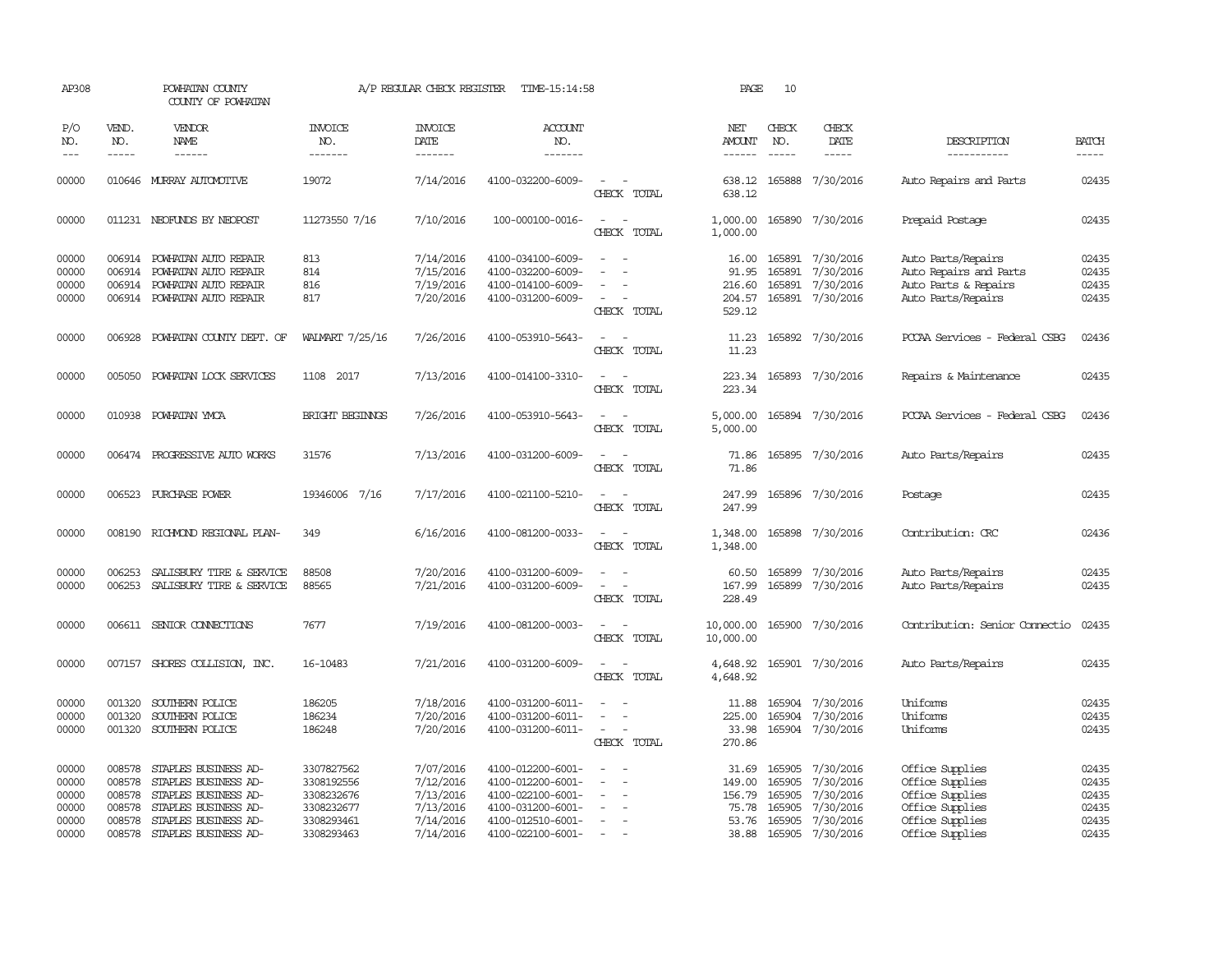| AP308             |                       | POWHATAN COUNTY<br>COUNTY OF POWHATAN | A/P REGULAR CHECK REGISTER<br>TIME-15:14:58 |                            |                                        |                                                                                                                                                                                    | PAGE<br>11                 |                        |                        |                                                                |                       |
|-------------------|-----------------------|---------------------------------------|---------------------------------------------|----------------------------|----------------------------------------|------------------------------------------------------------------------------------------------------------------------------------------------------------------------------------|----------------------------|------------------------|------------------------|----------------------------------------------------------------|-----------------------|
| P/O<br>NO.<br>--- | VEND.<br>NO.<br>----- | VENDOR<br>NAME<br>------              | INVOICE<br>NO.<br>-------                   | INVOICE<br>DATE<br>------- | ACCOUNT<br>NO.<br>-------              |                                                                                                                                                                                    | NET<br>AMOUNT              | CHECK<br>NO.<br>------ | CHECK<br>DATE<br>----- | DESCRIPTION<br>-----------                                     | <b>BATCH</b><br>----- |
| 00000             | 008578                | STAPLES BUSINESS AD-                  | 3308293462                                  | 7/14/2016                  | 4100-012510-6001-                      | CHECK TOTAL                                                                                                                                                                        | 7.98<br>513.88             | 165905                 | 7/30/2016              | Office Supplies                                                | 02436                 |
| 00000<br>00000    | 010088<br>010088      | TREASURER<br>TREASURER                | 07/27/2016<br>07/27/2016                    | 7/27/2016<br>7/27/2016     | 4100-053910-5643-<br>4100-053910-5643- | $\overline{\phantom{a}}$<br>$ -$<br>CHECK TOTAL                                                                                                                                    | .00<br>634.13<br>634.13    | 165907<br>165907       | 7/30/2016<br>7/30/2016 | PCCAA Services - Federal CSBG<br>PCCAA Services - Federal CSBG | 02437<br>02437        |
| 00000             | 007368                | WARNER, PHIL                          | WALMART 7/17/16                             | 7/17/2016                  | 4100-032200-5815-                      | CHECK TOTAL                                                                                                                                                                        | 44.71<br>44.71             |                        | 165908 7/30/2016       | Training/Seminars                                              | 02436                 |
| 00000             | 007885                | WHITTAKER, VINCE                      | POSTAGE 7/26/16                             | 7/26/2016                  | 4100-031200-5210-                      | $\frac{1}{2} \left( \frac{1}{2} \right) \left( \frac{1}{2} \right) \left( \frac{1}{2} \right) \left( \frac{1}{2} \right)$<br>CHECK TOTAL                                           | 3.66<br>3.66               |                        | 165909 7/30/2016       | Postage                                                        | 02436                 |
| 00000<br>00000    | 001890<br>001890      | X-ZACT<br>X-ZACT                      | 3361<br>3364                                | 7/16/2016<br>7/16/2016     | 4100-031710-6001-<br>4100-032200-6001- | $\frac{1}{2} \left( \frac{1}{2} \right) \left( \frac{1}{2} \right) \left( \frac{1}{2} \right) \left( \frac{1}{2} \right)$<br>$\sim$ $-$<br>$\overline{\phantom{a}}$<br>CHECK TOTAL | 110.00<br>175.00<br>285.00 | 165910<br>165910       | 7/30/2016<br>7/30/2016 | Office Supplies<br>Stationery/Office Supplies                  | 02436<br>02436        |
|                   |                       |                                       |                                             |                            |                                        | CHECK TYPE TOTAL                                                                                                                                                                   | 648,435.08                 |                        |                        |                                                                |                       |
|                   |                       |                                       |                                             |                            |                                        | FINAL TOTAL                                                                                                                                                                        | 648, 435.08                |                        |                        |                                                                |                       |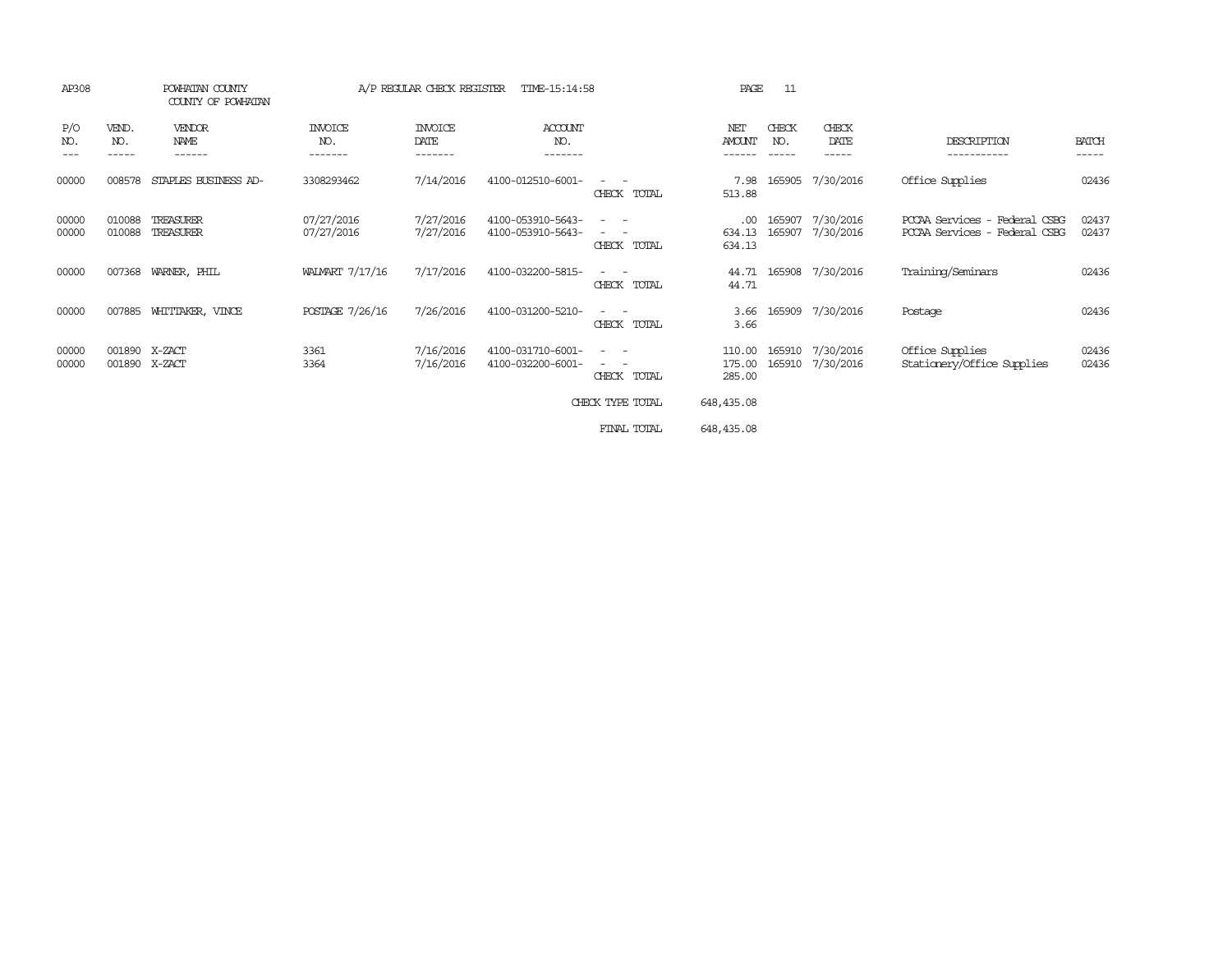| AP308               |                               | POWHATAN COUNTY<br>COUNTY OF POWHATAN            |                                  | A/P REGULAR CHECK REGISTER                | TIME-15:16:23                          |                                                      | PAGE                           | $\mathbf{1}$                  |                        |                                         |                             |
|---------------------|-------------------------------|--------------------------------------------------|----------------------------------|-------------------------------------------|----------------------------------------|------------------------------------------------------|--------------------------------|-------------------------------|------------------------|-----------------------------------------|-----------------------------|
| P/O<br>NO.<br>$---$ | VEND.<br>NO.<br>$\frac{1}{2}$ | VENDOR<br>NAME<br>$- - - - - -$                  | <b>INVOICE</b><br>NO.<br>------- | <b>INVOICE</b><br>DATE<br>$- - - - - - -$ | <b>ACCOUNT</b><br>NO.<br>-------       |                                                      | NET<br>AMOUNT<br>$- - - - - -$ | CHECK<br>NO.<br>$\frac{1}{2}$ | CHECK<br>DATE<br>----- | DESCRIPTION<br>-----------              | <b>BATCH</b><br>$- - - - -$ |
| 00000               | 007578 VEPGA                  |                                                  | 039908                           | 5/12/2016                                 | 4501-043400-5810-                      | $\sim$                                               |                                | 190.00 165502                 | 7/01/2016              | Dues/Association Membership             | 02405                       |
|                     |                               |                                                  |                                  |                                           |                                        | CHECK TOTAL                                          | 190.00                         |                               |                        |                                         |                             |
| 00000               |                               | 009183 AIR, WATER & SOIL LABORA- V16004326       |                                  | 6/24/2016                                 | 4501-043400-3140-                      | $\equiv$<br>$\sim$                                   |                                | 40.00 165503                  | 7/08/2016              | Professional Services - Water           | 02409                       |
| 00000               | 009183                        | AIR, WATER & SOIL LABORA-                        | V16004327                        | 6/24/2016                                 | 4501-043400-3140-                      |                                                      | 40.00                          | 165503                        | 7/08/2016              | Professional Services - Water           | 02409                       |
| 00000               | 009183                        | AIR, WATER & SOIL LABORA-                        | V16004363                        | 6/27/2016                                 | 4501-043400-3140-                      |                                                      | 102.26                         | 165503                        | 7/08/2016              | Professional Services - Water           | 02409                       |
| 00000               | 009183                        | AIR, WATER & SOIL LABORA-                        | V16004375                        | 6/28/2016                                 | 4501-043400-3140-                      | $\overline{\phantom{a}}$                             | 119.08                         | 165503                        | 7/08/2016              | Professional Services - Water           | 02409                       |
| 00000               | 009183                        | AIR, WATER & SOIL LABORA- V16004471              |                                  | 6/30/2016                                 | 4501-043400-3140-                      |                                                      | 40.00                          | 165503                        | 7/08/2016              | Professional Services - Water           | 02409                       |
| 00000               |                               | 009183 AIR, WATER & SOIL LABORA- V16004472       |                                  | 6/30/2016                                 | 4501-043400-3140-                      | CHECK TOTAL                                          | 40.00<br>381.34                | 165503                        | 7/08/2016              | Professional Services - Water           | 02409                       |
| 00000               | 011388                        | CARAHSOFT TECHNOLOGY CORP IN383071               |                                  | 6/28/2016                                 | 4216-031800-6024-                      | $\overline{\phantom{a}}$<br>CHECK TOTAL              | 2,038.50<br>2,038.50           | 165510                        | 7/08/2016              | Commonwealth Atty Asset Forfei          | 02407                       |
| 00000               | 006965                        | CINIAS CORPORATION                               | 143760625                        | 6/15/2016                                 | 4501-043400-6011-                      |                                                      | 92.87                          | 165512                        | 7/08/2016              | Uniforms                                | 02409                       |
| 00000               | 006965                        | CINIAS CORPORATION                               | 143764331                        | 6/22/2016                                 | 4501-043400-6011-                      |                                                      | 94.52                          | 165512                        | 7/08/2016              | Uniforms                                | 02409                       |
| 00000               | 006965                        | CINIAS CORPORATION                               | 143767960                        | 6/29/2016                                 | 4501-043400-6011-                      | $\overline{\phantom{a}}$                             | 94.52                          | 165512                        | 7/08/2016              | Uniforms                                | 02409                       |
|                     |                               |                                                  |                                  |                                           |                                        | CHECK TOTAL                                          | 281.91                         |                               |                        |                                         |                             |
| 00000               | 006510                        | EMERGENCY SERVICES                               | 162                              | 7/05/2016                                 | 4120-032300-3110-                      |                                                      | 38,887.50                      |                               | 165517 7/08/2016       | Contract Services-Daytime Cove          | 02409                       |
|                     |                               |                                                  |                                  |                                           |                                        | CHECK TOTAL                                          | 38,887.50                      |                               |                        |                                         |                             |
| 00000               | 007310                        | SOUTHEASTERN EMERGENCY                           | 700863                           | 6/27/2016                                 | 4120-032301-6013-                      | CHECK TOTAL                                          | 509.08<br>509.08               |                               | 165535 7/08/2016       | Medical Supplies                        | 02409                       |
|                     |                               |                                                  |                                  |                                           |                                        |                                                      |                                |                               |                        |                                         |                             |
| 00000               |                               | 001320 SOUTHERN POLICE                           | 185926                           | 6/28/2016                                 | 4120-032200-8215-                      |                                                      | 910.00                         |                               | 165536 7/08/2016       | State Dept of Fire Programs Fu          | 02409                       |
|                     |                               |                                                  |                                  |                                           |                                        | CHECK TOTAL                                          | 910.00                         |                               |                        |                                         |                             |
| 00000               | 009450                        | SPEC (SLUDGE PROCESS                             | 2162206-PCU                      | 6/29/2016                                 | 4501-043400-6016-                      |                                                      | 7,550.00                       |                               | 165537 7/08/2016       | Chemicals                               | 02409                       |
|                     |                               |                                                  |                                  |                                           |                                        | CHECK TOTAL                                          | 7,550.00                       |                               |                        |                                         |                             |
| 00000               |                               | 008579 POWHATAN COMMERCIAL                       | 0085201607                       | 7/08/2016                                 | 4501-043400-5420-                      |                                                      | 2,467.37                       |                               | 165551 7/09/2016       | Rent - Office Space                     | 02408                       |
|                     |                               |                                                  |                                  |                                           |                                        | CHECK TOTAL                                          | 2,467.37                       |                               |                        |                                         |                             |
| 00000               |                               | 009183 AIR, WATER & SOIL LABORA- V16004617       |                                  | 7/06/2016                                 | 4501-043400-3140-                      | $\overline{\phantom{a}}$<br>$\overline{\phantom{a}}$ |                                | 102.26 165566                 | 7/14/2016              | Professional Services - Water           | 02414                       |
| 00000               |                               | 009183 AIR, WATER & SOIL LABORA-                 | V16004618                        | 7/06/2016                                 | 4501-043400-3140-                      | $\sim$<br>$\overline{\phantom{a}}$<br>CHECK TOTAL    | 119.08<br>221.34               | 165566                        | 7/14/2016              | Professional Services - Water           | 02414                       |
| 00000               | 008668                        | BANK OF AMERICA                                  | 07/01/2016                       | 7/01/2016                                 | 4116-073102-6012-                      | $\sim$<br>$\sim$                                     | 22.08                          | 165569                        | 7/14/2016              | Robotics Materials                      | 02418                       |
| 00000               | 008668                        | BANK OF AMERICA                                  | 07/01/2016                       | 7/01/2016                                 | 4116-073102-6012-                      |                                                      | 275.00                         | 165569                        | 7/14/2016              | Robotics Materials                      | 02418                       |
| 00000               | 008668                        | BANK OF AMERICA                                  | 07/01/2016                       | 7/01/2016                                 | 4116-083500-8215-                      | $\overline{\phantom{a}}$                             | 387.75                         | 165569                        | 7/14/2016              | DEO - Grant for Litter Control          | 02418                       |
| 00000               | 008668                        | BANK OF AMERICA                                  | 07/01/2016                       | 7/01/2016                                 | 4116-083500-8215-                      | $\overline{\phantom{a}}$                             | 463.87                         | 165569                        | 7/14/2016              | DEQ - Grant for Litter Control          | 02418                       |
| 00000               |                               | 008668 BANK OF AMERICA                           | 07/01/2016                       | 7/01/2016                                 | 4301-014200-6003-                      |                                                      | 24.56                          | 165569                        | 7/14/2016              | Village Building Renovations            | 02418                       |
| 00000               |                               | 008668 BANK OF AMERICA                           | 07/01/2016                       | 7/01/2016                                 | 4301-014200-6003-                      |                                                      | 483.46                         | 165569                        | 7/14/2016              | Village Building Renovations            | 02418                       |
| 00000               |                               | 008668 BANK OF AMERICA                           | 07/01/2016                       | 7/01/2016                                 | 4501-043400-3310-                      | $\overline{\phantom{a}}$<br>$\equiv$                 | 295.00                         | 165569                        | 7/14/2016              | Repairs and Maintenance                 | 02418                       |
| 00000               |                               | 008668 BANK OF AMERICA                           | 07/01/2016                       | 7/01/2016                                 | 4501-043400-3310-                      | $\sim$                                               | 22.73                          | 165569                        | 7/14/2016              | Repairs and Maintenance                 | 02418                       |
| 00000               | 008668                        | BANK OF AMERICA                                  | 07/01/2016                       | 7/01/2016                                 | 4501-043400-5130-                      |                                                      | 14.00                          | 165569                        | 7/14/2016              | Water                                   | 02418                       |
| 00000               | 008668                        | BANK OF AMERICA                                  | 07/01/2016                       | 7/01/2016                                 | 4501-043400-6015-                      |                                                      | 23.94                          | 165569                        | 7/14/2016              | Lab Supplies                            | 02418                       |
| 00000<br>00000      |                               | 008668 BANK OF AMERICA<br>008668 BANK OF AMERICA | 07/01/2016                       | 7/01/2016                                 | 4501-043400-3310-                      | $\sim$                                               | 490.00<br>20.38                | 165569                        | 7/14/2016              | Repairs and Maintenance                 | 02418<br>02418              |
| 00000               |                               | 008668 BANK OF AMERICA                           | 07/01/2016<br>07/01/2016         | 7/01/2016<br>7/01/2016                    | 4501-043400-3310-<br>4501-043400-6015- | $\sim$                                               |                                | 165569<br>108.70 165569       | 7/14/2016<br>7/14/2016 | Repairs and Maintenance<br>Lab Supplies | 02418                       |
|                     |                               |                                                  |                                  |                                           |                                        |                                                      |                                |                               |                        |                                         |                             |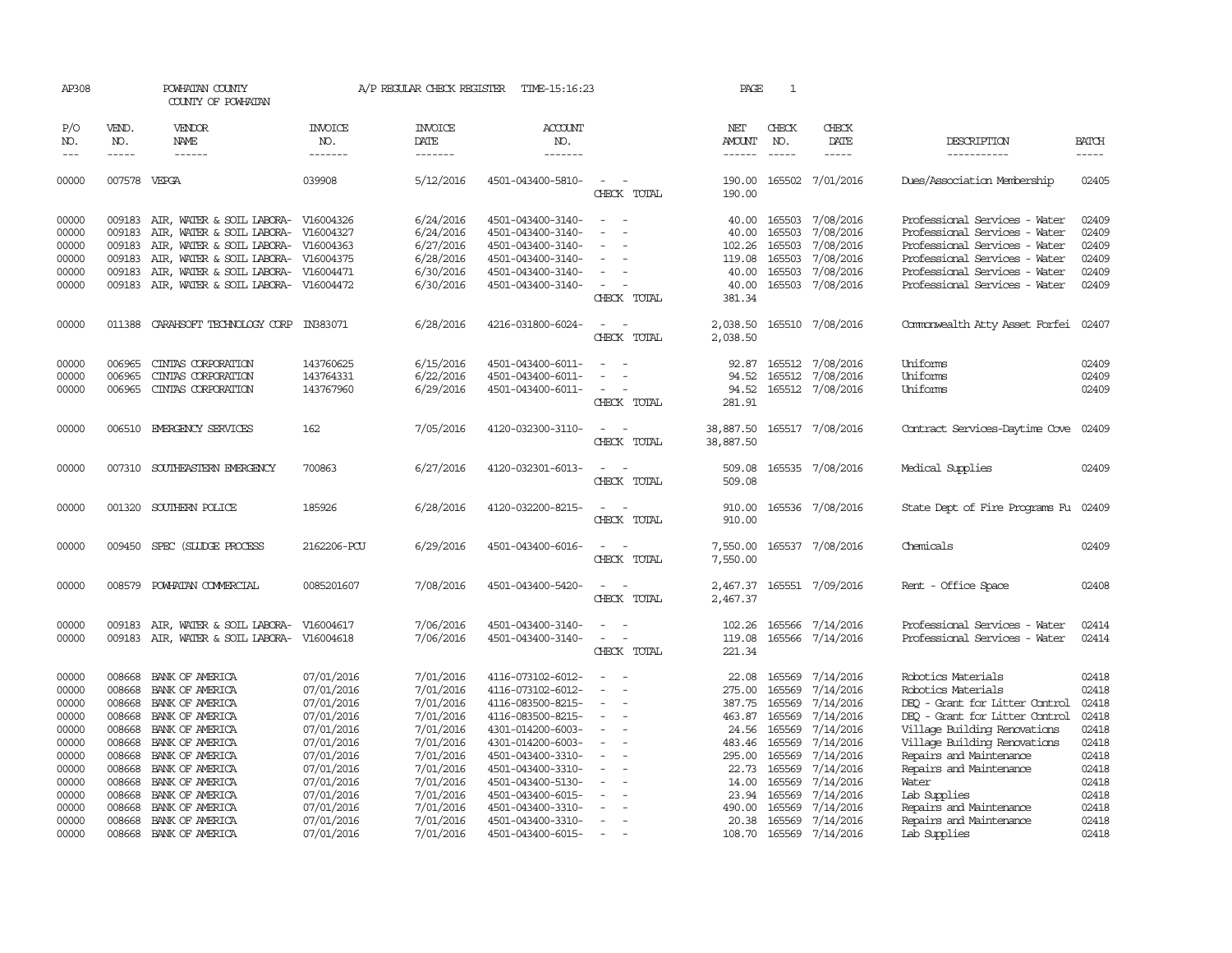| AP308          |                  | POWHATAN COUNTY<br>COUNTY OF POWHATAN    |                          | A/P REGULAR CHECK REGISTER | TIME-15:16:23                          |                                                                     | PAGE                 | 2                             |                        |                                                              |                |
|----------------|------------------|------------------------------------------|--------------------------|----------------------------|----------------------------------------|---------------------------------------------------------------------|----------------------|-------------------------------|------------------------|--------------------------------------------------------------|----------------|
| P/O<br>NO.     | VEND.<br>NO.     | VENDOR<br>NAME                           | <b>INVOICE</b><br>NO.    | <b>INVOICE</b><br>DATE     | ACCOUNT<br>NO.                         |                                                                     | NET<br>AMOUNT        | CHECK<br>NO.<br>$\frac{1}{2}$ | CHECK<br>DATE          | DESCRIPTION                                                  | <b>BATCH</b>   |
| $\frac{1}{2}$  | $- - - - -$      | ------                                   | -------                  | $- - - - - - -$            | -------                                |                                                                     |                      |                               | -----                  | -----------                                                  | $- - - - -$    |
| 00000<br>00000 | 008668<br>008668 | BANK OF AMERICA<br>BANK OF AMERICA       | 07/01/2016<br>07/01/2016 | 7/01/2016<br>7/01/2016     | 4501-043400-6015-<br>4501-043400-6015- |                                                                     | 225.65<br>63.00      | 165569<br>165569              | 7/14/2016<br>7/14/2016 | Lab Supplies<br>Lab Supplies                                 | 02418<br>02418 |
| 00000          | 008668           | BANK OF AMERICA                          | 07/01/2016               | 7/01/2016                  | 4501-043400-6015-                      |                                                                     | 99.05                | 165569                        | 7/14/2016              | Lab Supplies                                                 | 02418          |
| 00000          | 008668           | BANK OF AMERICA                          | 07/01/2016               | 7/01/2016                  | 4501-043400-5540-                      | $\overline{\phantom{a}}$                                            | 86.00                | 165569                        | 7/14/2016              | Conferences & Training                                       | 02418<br>02418 |
| 00000<br>00000 | 008668<br>008668 | BANK OF AMERICA<br>BANK OF AMERICA       | 07/01/2016               | 7/01/2016<br>7/01/2016     | 4501-043400-3310-<br>4501-043400-5810- |                                                                     | 1,679.15<br>75.00    | 165569<br>165569              | 7/14/2016<br>7/14/2016 | Repairs and Maintenance                                      | 02418          |
| 00000          | 008668           | BANK OF AMERICA                          | 07/01/2016<br>07/01/2016 | 7/01/2016                  | 4501-043400-3140-                      | $\equiv$                                                            | 826.20               | 165569                        | 7/14/2016              | Dues/Association Membership<br>Professional Services - Water | 02418          |
| 00000          |                  | 008668 BANK OF AMERICA                   | 07/01/2016               | 7/01/2016                  | 4501-043400-3310-                      | $\overline{\phantom{a}}$                                            | 62.98                | 165569                        | 7/14/2016              | Repairs and Maintenance                                      | 02418          |
|                |                  |                                          |                          |                            |                                        | CHECK TOTAL                                                         | 5,748.50             |                               |                        |                                                              |                |
| 00000          |                  | 001340 BUSINESS CARD                     | 06/27/2016               | 6/27/2016                  | 4116-031214-6015-                      | $\overline{\phantom{a}}$<br>$\overline{\phantom{a}}$<br>CHECK TOTAL | 201.31<br>201.31     |                               | 165572 7/14/2016       | Triad Grant Expenses                                         | 02425          |
| 00000          | 011439           | BUSINESS CARD                            | 06/27/2016               | 6/27/2016                  | 4116-031201-5540-                      |                                                                     | .00.                 | 165573                        | 7/14/2016              | Triad Expenses                                               | 02424          |
| 00000          |                  | 011439 BUSINESS CARD                     | 06/27/2016               | 6/27/2016                  | 4116-031201-5540-                      |                                                                     | 1,534.68             | 165573                        | 7/14/2016              | Triad Expenses                                               | 02424          |
|                |                  |                                          |                          |                            |                                        | CHECK TOTAL                                                         | 1,534.68             |                               |                        |                                                              |                |
| 00000          | 000860           | DOMINION VIRGINIA POWER                  | 0998223150 7/16          | 7/01/2016                  | 4501-043400-5110-                      |                                                                     | 67.05                | 165582                        | 7/14/2016              | Electricity                                                  | 02414          |
| 00000          | 000860           | DOMINION VIRGINIA POWER                  | 1875198911 7/16          | 7/05/2016                  | 4501-043400-5110-                      | CHECK TOTAL                                                         | 8.29<br>75.34        |                               | 165582 7/14/2016       | Electricity                                                  | 02414          |
| 00000          | 000860           | DOMINION VIRGINIA POWER                  | 2907028530 7/16          | 7/01/2016                  | 4501-043400-5110-                      |                                                                     | 40.88                | 165583                        | 7/14/2016              | Electricity                                                  | 02414          |
| 00000          | 000860           | DOMINION VIRGINIA POWER                  | 3085476897 7/16          | 7/05/2016                  | 4501-043400-5110-                      | CHECK TOTAL                                                         | 158.43<br>199.31     |                               | 165583 7/14/2016       | Electricity                                                  | 02414          |
| 00000          | 000860           | DOMINION VIRGINIA POWER                  | 6656300552 7/16          | 7/01/2016                  | 4501-043400-5110-                      | $\overline{\phantom{a}}$<br>CHECK TOTAL                             | 232.95<br>232.95     |                               | 165584 7/14/2016       | Electricity                                                  | 02414          |
| 00000          | 000860           | DOMINION VIRGINIA POWER                  | 7897055856 7/16          | 7/01/2016                  | 4501-043400-5110-                      | $\overline{\phantom{a}}$                                            | 1,808.64             | 165585                        | 7/14/2016              | Electricity                                                  | 02414          |
| 00000          |                  | 000860 DOMINION VIRGINIA POWER           | 9052426195 7/16          | 7/01/2016                  | 4501-043400-5110-                      | $\overline{\phantom{a}}$                                            | 70.14                | 165585                        | 7/14/2016              | Electricity                                                  | 02414          |
|                |                  |                                          |                          |                            |                                        | CHECK TOTAL                                                         | 1,878.78             |                               |                        |                                                              |                |
| 00000          |                  | 007147 DRAPER ADEN ASSOCIATES            | 2016050526               | 5/31/2016                  | 4502-044000-8201-                      | $\sim$<br>$\overline{\phantom{a}}$<br>CHECK<br>TOTAL                | 2,048.84<br>2,048.84 |                               | 165586 7/14/2016       | Flatrock Waterline Extension                                 | 02414          |
| 00000          |                  | 011435 ECK SUPPLY COMPANY                | 14636450                 | 6/15/2016                  | 4301-014200-6005-                      | CHECK TOTAL                                                         | 23.50<br>23.50       |                               | 165589 7/14/2016       | Village Building Relocations                                 | 02416          |
| 00000          | 011224           | ELECTRONIC SYSTEMS, INC.                 | 455965                   | 6/22/2016                  | 4501-043400-3320-                      | $\overline{\phantom{a}}$                                            | 10.57                | 165590                        | 7/14/2016              | Maintenance and Service Contra                               | 02412          |
| 00000          |                  | 011224 ELECTRONIC SYSTEMS, INC.          | 455965                   | 6/22/2016                  | 4501-043400-3320-                      | $\overline{\phantom{a}}$<br>$\overline{\phantom{a}}$                | 3.65                 | 165590                        | 7/14/2016              | Maintenance and Service Contra                               | 02412          |
|                |                  |                                          |                          |                            |                                        | CHECK TOTAL                                                         | 14.22                |                               |                        |                                                              |                |
| 00000          |                  | 007537 FERGUSON ENTERPRISES, INC 3737039 |                          | 6/07/2016                  | 4301-014200-6005-                      | $\overline{\phantom{a}}$<br><b>.</b><br>CHECK TOTAL                 | 189.82<br>189.82     |                               | 165591 7/14/2016       | Village Building Relocations                                 | 02416          |
| 00000          |                  | 000690 FLATROCK TIRE & AUTO              | 16588                    | 6/17/2016                  | 4501-043400-6008-                      | $\sim$<br>$\overline{\phantom{a}}$<br>CHECK TOTAL                   | 120.19<br>120.19     |                               | 165593 7/14/2016       | Gas/Grease/Oil/Vehicle Repairs                               | 02414          |
| 00000          |                  | 009652 HORIZON DISTRIBUTORS INC          | 4R005650                 | 6/29/2016                  | 4501-043400-6009-                      | CHECK TOTAL                                                         | 7,314.00<br>7,314.00 |                               | 165598 7/14/2016       | Facility-Water and Sewer Needs 02414                         |                |
|                |                  |                                          |                          |                            |                                        |                                                                     |                      |                               |                        |                                                              |                |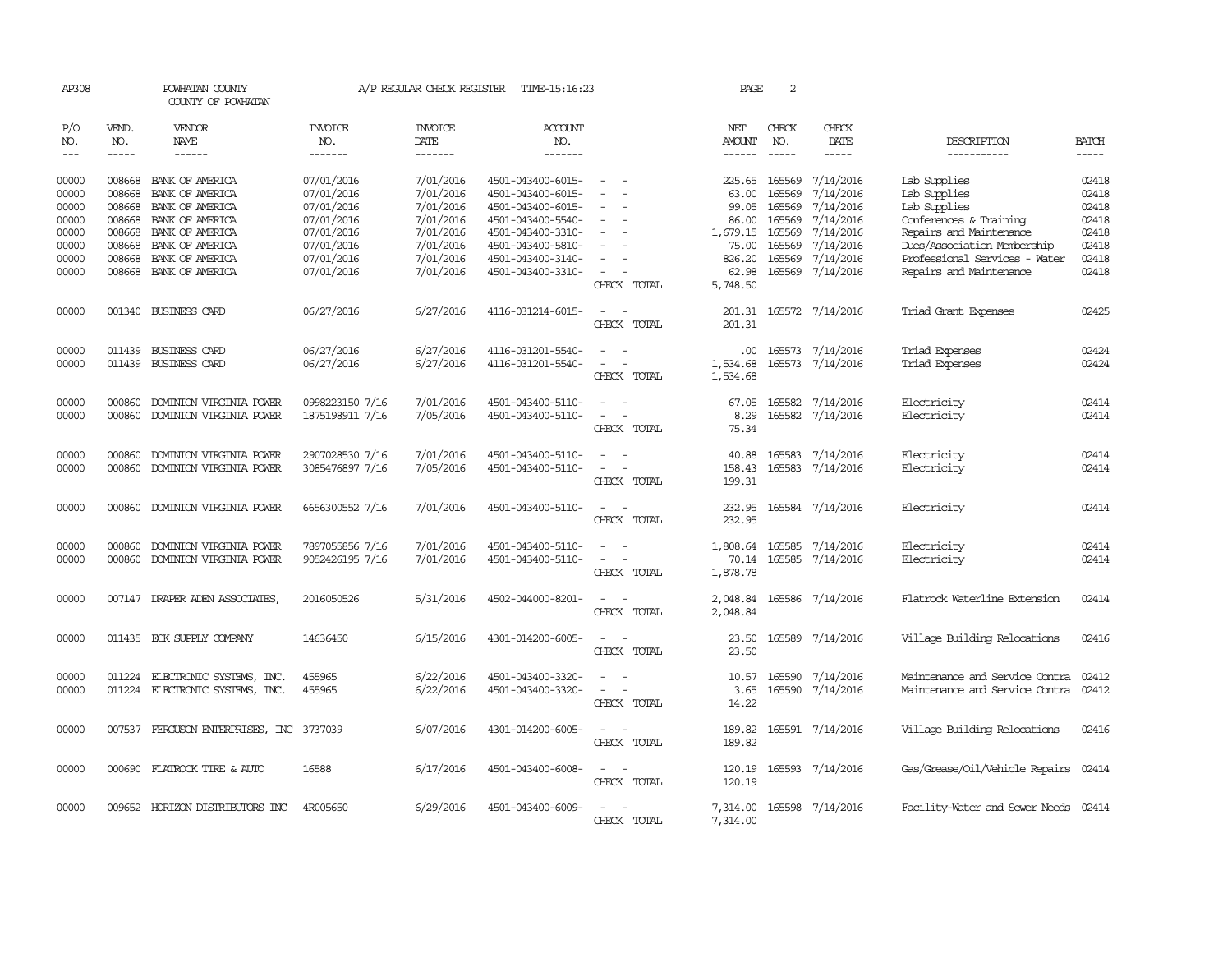| AP308                            |                               | POWHATAN COUNTY<br>COUNTY OF POWHATAN                                                                                                                                                                                                                                                                                                                                                                                                                                                        |                                      | A/P REGULAR CHECK REGISTER                       | TIME-15:16:23                                                                    |                                                                                                                             | PAGE                                         | 3                             |                                                                       |                                                                                                                              |                                  |
|----------------------------------|-------------------------------|----------------------------------------------------------------------------------------------------------------------------------------------------------------------------------------------------------------------------------------------------------------------------------------------------------------------------------------------------------------------------------------------------------------------------------------------------------------------------------------------|--------------------------------------|--------------------------------------------------|----------------------------------------------------------------------------------|-----------------------------------------------------------------------------------------------------------------------------|----------------------------------------------|-------------------------------|-----------------------------------------------------------------------|------------------------------------------------------------------------------------------------------------------------------|----------------------------------|
| P/O<br>NO.<br>$---$              | VEND.<br>NO.<br>$\frac{1}{2}$ | VENDOR<br>NAME<br>$\frac{1}{2} \left( \frac{1}{2} \right) \left( \frac{1}{2} \right) \left( \frac{1}{2} \right) \left( \frac{1}{2} \right) \left( \frac{1}{2} \right) \left( \frac{1}{2} \right) \left( \frac{1}{2} \right) \left( \frac{1}{2} \right) \left( \frac{1}{2} \right) \left( \frac{1}{2} \right) \left( \frac{1}{2} \right) \left( \frac{1}{2} \right) \left( \frac{1}{2} \right) \left( \frac{1}{2} \right) \left( \frac{1}{2} \right) \left( \frac{1}{2} \right) \left( \frac$ | INVOICE<br>NO.<br>--------           | <b>INVOICE</b><br>DATE<br>--------               | ACCOUNT<br>NO.<br>-------                                                        |                                                                                                                             | NET<br>AMOUNT<br>$- - - - - -$               | CHECK<br>NO.<br>$\frac{1}{2}$ | CHECK<br>DATE<br>$\frac{1}{2}$                                        | DESCRIPTION<br>-----------                                                                                                   | <b>BATCH</b><br>-----            |
| 00000                            |                               | 010811 IAND AND COATES, INC                                                                                                                                                                                                                                                                                                                                                                                                                                                                  | 691959                               | 6/27/2016                                        | 4501-043400-3310-                                                                | CHECK TOTAL                                                                                                                 | 49.99<br>49.99                               |                               | 165602 7/14/2016                                                      | Repairs and Maintenance                                                                                                      | 02416                            |
| 00000                            |                               | 011023 MILLER, SKIP                                                                                                                                                                                                                                                                                                                                                                                                                                                                          | ROBOTICS SUPPLY                      | 6/28/2016                                        | 4116-073102-6012-                                                                | CHECK TOTAL                                                                                                                 | 19.98<br>19.98                               |                               | 165607 7/14/2016                                                      | Robotics Materials                                                                                                           | 02412                            |
| 00000                            |                               | 011110 MOSELEY ARCHITECTS                                                                                                                                                                                                                                                                                                                                                                                                                                                                    | 550492-008                           | 6/30/2016                                        | 4301-031200-6002-                                                                | $\sim$<br>CHECK TOTAL                                                                                                       | 34,725.00<br>34,725.00                       |                               | 165609 7/14/2016                                                      | Sally Port & Courthouse Expans                                                                                               | 02412                            |
| 00000<br>00000<br>00000<br>00000 |                               | 000620 R. C. GOODWYN & SONS, INC<br>000620 R. C. GOODWYN & SONS, INC<br>000620 R.C. GOODWYN & SONS, INC<br>000620 R. C. GOODWYN & SONS, INC 0721402                                                                                                                                                                                                                                                                                                                                          | 0720833<br>0721043<br>0721176        | 6/07/2016<br>6/08/2016<br>6/09/2016<br>6/10/2016 | 4301-014200-6005-<br>4301-014200-6005-<br>4301-014200-6005-<br>4301-014200-6005- | $\sim$<br>$\sim$<br>$\overline{\phantom{a}}$<br>CHECK TOTAL                                                                 | 17.99<br>4.08<br>47.99<br>6.96<br>77.02      | 165618                        | 165618 7/14/2016<br>7/14/2016<br>165618 7/14/2016<br>165618 7/14/2016 | Village Building Relocations<br>Village Building Relocations<br>Village Building Relocations<br>Village Building Relocations | 02416<br>02416<br>02416<br>02416 |
| 00000                            |                               | 009047 RED WING SHOES                                                                                                                                                                                                                                                                                                                                                                                                                                                                        | 484126305                            | 7/01/2016                                        | 4501-043400-6100-                                                                | $\sim$ 10 $\,$<br>CHECK TOTAL                                                                                               | 137.27                                       |                               | 137.27 165621 7/14/2016                                               | Personal Protective Equipment                                                                                                | 02414                            |
| 00000<br>00000<br>00000<br>00000 | 007325<br>007325              | RICHMOND OXYGEN CO.<br>RICHMOND OXYGEN CO.<br>007325 RICHMOND OXYGEN CO.<br>007325 RICHMOND OXYGEN CO.                                                                                                                                                                                                                                                                                                                                                                                       | 228333<br>228888<br>228889<br>230224 | 6/08/2016<br>6/22/2016<br>6/22/2016<br>6/30/2016 | 4120-032301-6013-<br>4120-032301-6013-<br>4120-032301-6013-<br>4120-032301-6013- | $\overline{a}$<br>$\sim$<br>CHECK TOTAL                                                                                     | 55.00<br>40.00<br>111.00<br>255.00<br>461.00 | 165624<br>165624              | 165624 7/14/2016<br>7/14/2016<br>7/14/2016<br>165624 7/14/2016        | Medical Supplies<br>Medical Supplies<br>Medical Supplies<br>Medical Supplies                                                 | 02421<br>02421<br>02421<br>02421 |
| 00000                            |                               | 006593 SHEEHY FORD                                                                                                                                                                                                                                                                                                                                                                                                                                                                           | NOHB450495                           | 6/28/2016                                        | 4301-012500-8301-                                                                | $\frac{1}{2} \left( \frac{1}{2} \right) \left( \frac{1}{2} \right) = \frac{1}{2} \left( \frac{1}{2} \right)$<br>CHECK TOTAL | 9,961.02<br>9,961.02                         |                               | 165626 7/14/2016                                                      | Sheriff's Vehicles                                                                                                           | 02421                            |
| 00000                            |                               | 001940 STANDBY SYSTEMS, INC.                                                                                                                                                                                                                                                                                                                                                                                                                                                                 | 06161286                             | 6/09/2016                                        | 4501-043400-3320-                                                                | $\sim$<br>$\sim$<br>CHECK TOTAL                                                                                             | 160.00<br>160.00                             |                               | 165632 7/14/2016                                                      | Maintenance and Service Contra                                                                                               | 02415                            |
| 00000                            |                               | 009105 TIME TECHNOLOGIES, INC.                                                                                                                                                                                                                                                                                                                                                                                                                                                               | 201606-057                           | 6/24/2016                                        | 4301-071120-0006-                                                                | $\sim$ $\sim$<br>CHECK TOTAL                                                                                                | 1,200.00<br>1,200.00                         |                               | 165636 7/14/2016                                                      | Scoreboards                                                                                                                  | 02416                            |
| 00000                            |                               | 006679 TREASURER, CHESTERFIELD                                                                                                                                                                                                                                                                                                                                                                                                                                                               | 2015393 06/16                        | 6/29/2016                                        | 4501-043400-5112-                                                                | $\sim$<br>CHECK TOTAL                                                                                                       | 30,018.05<br>30,018.05                       |                               | 165639 7/14/2016                                                      | Chesterfield Water Bi-monthly                                                                                                | 02414                            |
| 00000                            |                               | 011169 VERIZON                                                                                                                                                                                                                                                                                                                                                                                                                                                                               | 1357471455Y 616                      | 6/28/2016                                        | 4501-043400-5230-                                                                | $\sim$<br>$\sim$<br>CHECK TOTAL                                                                                             | 40.91<br>40.91                               |                               | 165641 7/14/2016                                                      | Telephone System                                                                                                             | 02412                            |
| 00000                            |                               | 007415 VIRGINIA UTILITY                                                                                                                                                                                                                                                                                                                                                                                                                                                                      | 06160328                             | 6/30/2016                                        | 4501-043400-3140-                                                                | $\sim$<br>$\sim$<br>CHECK TOTAL                                                                                             | 53.55<br>53.55                               |                               | 165642 7/14/2016                                                      | Professional Services - Water                                                                                                | 02414                            |
| 00000                            |                               | 011181 WELLS FARGO FINANCIAL                                                                                                                                                                                                                                                                                                                                                                                                                                                                 | 5003172071                           | 6/23/2016                                        | 4501-043400-3320-                                                                | $\sim$<br>CHECK TOTAL                                                                                                       | 234.96<br>234.96                             |                               | 165644 7/14/2016                                                      | Maintenance and Service Contra 02412                                                                                         |                                  |
| 00000                            |                               | 009332 WITMER PUBLIC SAFETY                                                                                                                                                                                                                                                                                                                                                                                                                                                                  | 1705308                              | 6/30/2016                                        | 4120-032200-8215-                                                                | $\frac{1}{2} \left( \frac{1}{2} \right) \left( \frac{1}{2} \right) = \frac{1}{2} \left( \frac{1}{2} \right)$<br>CHECK TOTAL | 19,360.20<br>19,360.20                       |                               | 165645 7/14/2016                                                      | State Dept of Fire Programs Fu 02412                                                                                         |                                  |
| 00000                            |                               | 010937 CARLITON'S CUSTOM PAINTING LIBRARY JOB                                                                                                                                                                                                                                                                                                                                                                                                                                                |                                      | 7/08/2016                                        | 4301-014500-0012-                                                                | CHECK TOTAL                                                                                                                 | 5,110.00                                     |                               | 5,110.00 165654 7/15/2016                                             | Courthouse Interior Painting                                                                                                 | 02419                            |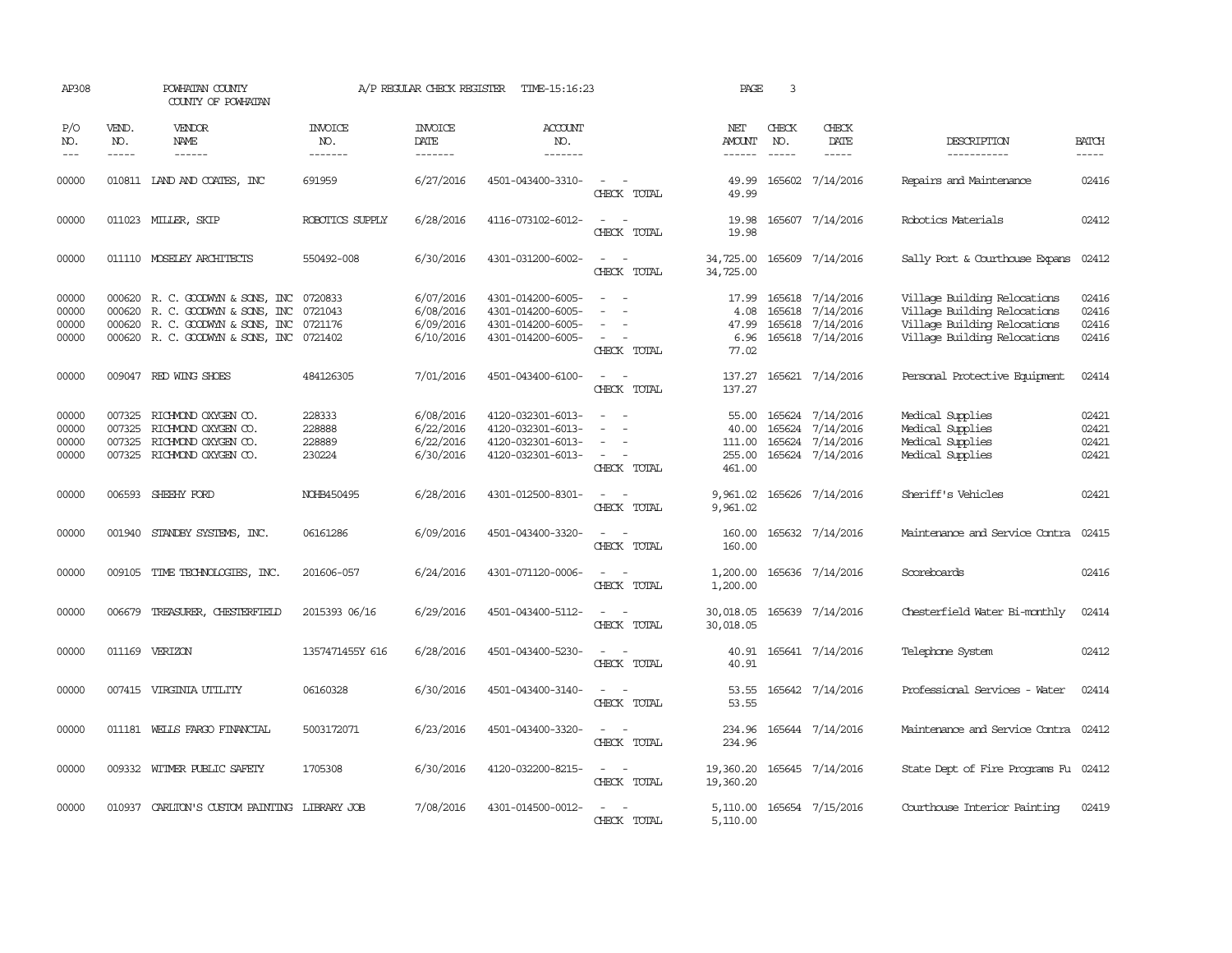| AP308                                                                                  |                                                                    | POWHATAN COUNTY<br>COUNTY OF POWHATAN                                                                                                                                                                                                                                                                                                                                                 |                                  | A/P REGULAR CHECK REGISTER                                                                                                     | TIME-15:16:23                                                                                                                                                                                                  |                                                                                                        | PAGE                                                                                                                   | 4                                                        |                                                                                                                                                     |                                                                                                                                                                                                                                                                                              |                                                                                        |
|----------------------------------------------------------------------------------------|--------------------------------------------------------------------|---------------------------------------------------------------------------------------------------------------------------------------------------------------------------------------------------------------------------------------------------------------------------------------------------------------------------------------------------------------------------------------|----------------------------------|--------------------------------------------------------------------------------------------------------------------------------|----------------------------------------------------------------------------------------------------------------------------------------------------------------------------------------------------------------|--------------------------------------------------------------------------------------------------------|------------------------------------------------------------------------------------------------------------------------|----------------------------------------------------------|-----------------------------------------------------------------------------------------------------------------------------------------------------|----------------------------------------------------------------------------------------------------------------------------------------------------------------------------------------------------------------------------------------------------------------------------------------------|----------------------------------------------------------------------------------------|
| P/O<br>NO.<br>$\qquad \qquad - -$                                                      | VEND.<br>NO.                                                       | <b>VENDOR</b><br>NAME<br>------                                                                                                                                                                                                                                                                                                                                                       | <b>INVOICE</b><br>NO.<br>------- | <b>INVOICE</b><br>DATE<br>-------                                                                                              | ACCOUNT<br>NO.<br>-------                                                                                                                                                                                      |                                                                                                        | NET<br>AMOUNT                                                                                                          | CHECK<br>NO.                                             | CHECK<br>DATE                                                                                                                                       | DESCRIPTION<br>-----------                                                                                                                                                                                                                                                                   | <b>BATCH</b><br>-----                                                                  |
| 00000                                                                                  |                                                                    | 011224 ELECTRONIC SYSTEMS, INC.                                                                                                                                                                                                                                                                                                                                                       | IN455965                         | 6/22/2016                                                                                                                      | 4501-043400-3320-                                                                                                                                                                                              | $\sim$ $\sim$<br>CHECK TOTAL                                                                           | 14.00                                                                                                                  |                                                          | 14.00 165658 7/15/2016                                                                                                                              | Maintenance and Service Contra 02413                                                                                                                                                                                                                                                         |                                                                                        |
| 00000                                                                                  |                                                                    | 011023 MILLER, SKIP                                                                                                                                                                                                                                                                                                                                                                   | COSTCO RECEIPT                   | 7/05/2016                                                                                                                      | 4116-073102-6012-                                                                                                                                                                                              | CHECK TOTAL                                                                                            | 10.24                                                                                                                  |                                                          | 10.24 165671 7/15/2016                                                                                                                              | Robotics Materials                                                                                                                                                                                                                                                                           | 02413                                                                                  |
| 00000                                                                                  |                                                                    | 006722 SYLNOR HYDRO INC.                                                                                                                                                                                                                                                                                                                                                              | 34579                            | 7/01/2016                                                                                                                      | 4501-043400-3320-                                                                                                                                                                                              | $\sim$<br>CHECK TOTAL                                                                                  | 692.00<br>692.00                                                                                                       |                                                          | 165682 7/15/2016                                                                                                                                    | Maintenance and Service Contra                                                                                                                                                                                                                                                               | 02419                                                                                  |
| 00000                                                                                  |                                                                    | 007436 AQUA VIRGINIA, INC.                                                                                                                                                                                                                                                                                                                                                            | 0574661 7/16                     | 7/12/2016                                                                                                                      | 4501-043400-5130-                                                                                                                                                                                              | $\sim$<br>CHECK TOTAL                                                                                  | 22.69<br>22.69                                                                                                         |                                                          | 165697 7/26/2016                                                                                                                                    | Water                                                                                                                                                                                                                                                                                        | 02426                                                                                  |
| 00000                                                                                  |                                                                    | 007436 AQUA VIRGINIA, INC.                                                                                                                                                                                                                                                                                                                                                            | 1188328 7/16                     | 7/12/2016                                                                                                                      | 4501-043400-5130-                                                                                                                                                                                              | $ -$<br>CHECK TOTAL                                                                                    | 17.62<br>17.62                                                                                                         |                                                          | 165698 7/26/2016                                                                                                                                    | Water                                                                                                                                                                                                                                                                                        | 02426                                                                                  |
| 00000                                                                                  |                                                                    | 000540 CENTRAL VIRGINIA WASTE                                                                                                                                                                                                                                                                                                                                                         | 21376                            | 7/12/2016                                                                                                                      | 4501-043400-3185-                                                                                                                                                                                              | CHECK TOTAL                                                                                            | 32.04<br>32.04                                                                                                         |                                                          | 165700 7/26/2016                                                                                                                                    | Trash Removal                                                                                                                                                                                                                                                                                | 02426                                                                                  |
| 00000                                                                                  |                                                                    | 010201 COMONWEALTH BUSINESS                                                                                                                                                                                                                                                                                                                                                           | 2460                             | 5/31/2016                                                                                                                      | 4301-014200-6005-                                                                                                                                                                                              | CHECK TOTAL                                                                                            | 1,593.20<br>1,593.20                                                                                                   |                                                          | 165701 7/26/2016                                                                                                                                    | Village Building Relocations                                                                                                                                                                                                                                                                 | 02426                                                                                  |
| 00000                                                                                  | 007147                                                             | DRAPER ADEN ASSOCIATES                                                                                                                                                                                                                                                                                                                                                                | 2016050123                       | 5/31/2016                                                                                                                      | 4501-043400-3140-                                                                                                                                                                                              | CHECK TOTAL                                                                                            | 2,050.00<br>2,050.00                                                                                                   |                                                          | 165704 7/26/2016                                                                                                                                    | Professional Services - Water                                                                                                                                                                                                                                                                | 02426                                                                                  |
| 00000                                                                                  |                                                                    | 006666 FINE CREEK FIRE DEPT                                                                                                                                                                                                                                                                                                                                                           | FIRE CONVENTION                  | 5/09/2016                                                                                                                      | 4120-032200-8215-                                                                                                                                                                                              | $\sim$ 100 $\mu$<br>CHECK TOTAL                                                                        | 2,100.00<br>2,100.00                                                                                                   |                                                          | 165706 7/26/2016                                                                                                                                    | State Dept of Fire Programs Fu 02427                                                                                                                                                                                                                                                         |                                                                                        |
| 00000                                                                                  |                                                                    | 000120 JAMES RIVER AIR                                                                                                                                                                                                                                                                                                                                                                | S69680                           | 6/30/2016                                                                                                                      | 4301-014200-6003-                                                                                                                                                                                              | CHECK TOTAL                                                                                            | 919.33                                                                                                                 |                                                          | 919.33 165709 7/26/2016                                                                                                                             | Village Building Renovations                                                                                                                                                                                                                                                                 | 02427                                                                                  |
| 00000                                                                                  |                                                                    | 007450 THOMSON REUTERS -                                                                                                                                                                                                                                                                                                                                                              | 834274082                        | 7/01/2016                                                                                                                      | 4116-021100-6012-                                                                                                                                                                                              | $\sim$<br>CHECK TOTAL                                                                                  | 370.46                                                                                                                 |                                                          | 370.46 165721 7/26/2016                                                                                                                             | Law Library Expenses                                                                                                                                                                                                                                                                         | 02427                                                                                  |
| 00000                                                                                  |                                                                    | 006261 TIMMONS GROUP                                                                                                                                                                                                                                                                                                                                                                  | 181737                           | 7/12/2016                                                                                                                      | 4301-014200-6004-                                                                                                                                                                                              | $\overline{\phantom{a}}$<br>CHECK TOTAL                                                                | 1,507.50                                                                                                               |                                                          | 1,507.50 165722 7/26/2016                                                                                                                           | Paving Village Building                                                                                                                                                                                                                                                                      | 02427                                                                                  |
| 00000<br>00000<br>00000<br>00000<br>00000<br>00000<br>00000<br>00000<br>00000<br>00000 | 009183<br>009183<br>009183<br>009183<br>009183<br>006965<br>006965 | AIR, WATER & SOIL LABORA- V16004725<br>009183 AIR, WATER & SOIL LABORA- V16004726<br>AIR, WATER & SOIL LABORA- V16004739<br>009183 AIR, WATER & SOIL LABORA- V16004784<br>AIR, WATER & SOIL LABORA- V16004785<br>AIR, WATER & SOIL LABORA- V16004786<br>AIR, WATER & SOIL LABORA- V16004871<br>009183 AIR, WATER & SOIL LABORA- V16004872<br>CINIAS CORPORATION<br>CINTAS CORPORATION | 143771633<br>143775247           | 7/08/2016<br>7/08/2016<br>7/08/2016<br>7/12/2016<br>7/12/2016<br>7/12/2016<br>7/15/2016<br>7/15/2016<br>7/06/2016<br>7/13/2016 | 4501-043400-3140-<br>4501-043400-3140-<br>4501-043400-3140-<br>4501-043400-3140-<br>4501-043400-3140-<br>4501-043400-3140-<br>4501-043400-3140-<br>4501-043400-3140-<br>4501-043400-6011-<br>4501-043400-6011- | $\sim$<br>$\sim$<br>CHECK TOTAL<br>$\overline{\phantom{a}}$<br>$\overline{\phantom{a}}$<br>CHECK TOTAL | 40.00<br>40.00<br>40.00<br>286.00 165729<br>314.21<br>226.92<br>40.00<br>40.00<br>1,027.13<br>94.53<br>94.52<br>189.05 | 165729<br>165729<br>165729<br>165729<br>165729<br>165729 | 7/27/2016<br>7/27/2016<br>7/27/2016<br>7/27/2016<br>7/27/2016<br>7/27/2016<br>7/27/2016<br>165729 7/27/2016<br>165735 7/27/2016<br>165735 7/27/2016 | Professional Services - Water<br>Professional Services - Water<br>Professional Services - Water<br>Professional Services - Water<br>Professional Services - Water<br>Professional Services - Water<br>Professional Services - Water<br>Professional Services - Water<br>Uniforms<br>Uniforms | 02428<br>02428<br>02428<br>02428<br>02428<br>02428<br>02428<br>02428<br>02428<br>02428 |
| 00000                                                                                  |                                                                    | 010201 COMONWEALTH BUSINESS                                                                                                                                                                                                                                                                                                                                                           | 2503                             | 7/06/2016                                                                                                                      | 4301-014200-6005-                                                                                                                                                                                              | CHECK TOTAL                                                                                            | 1,655.60                                                                                                               |                                                          | 1,655.60 165738 7/27/2016                                                                                                                           | Village Building Relocations                                                                                                                                                                                                                                                                 | 02428                                                                                  |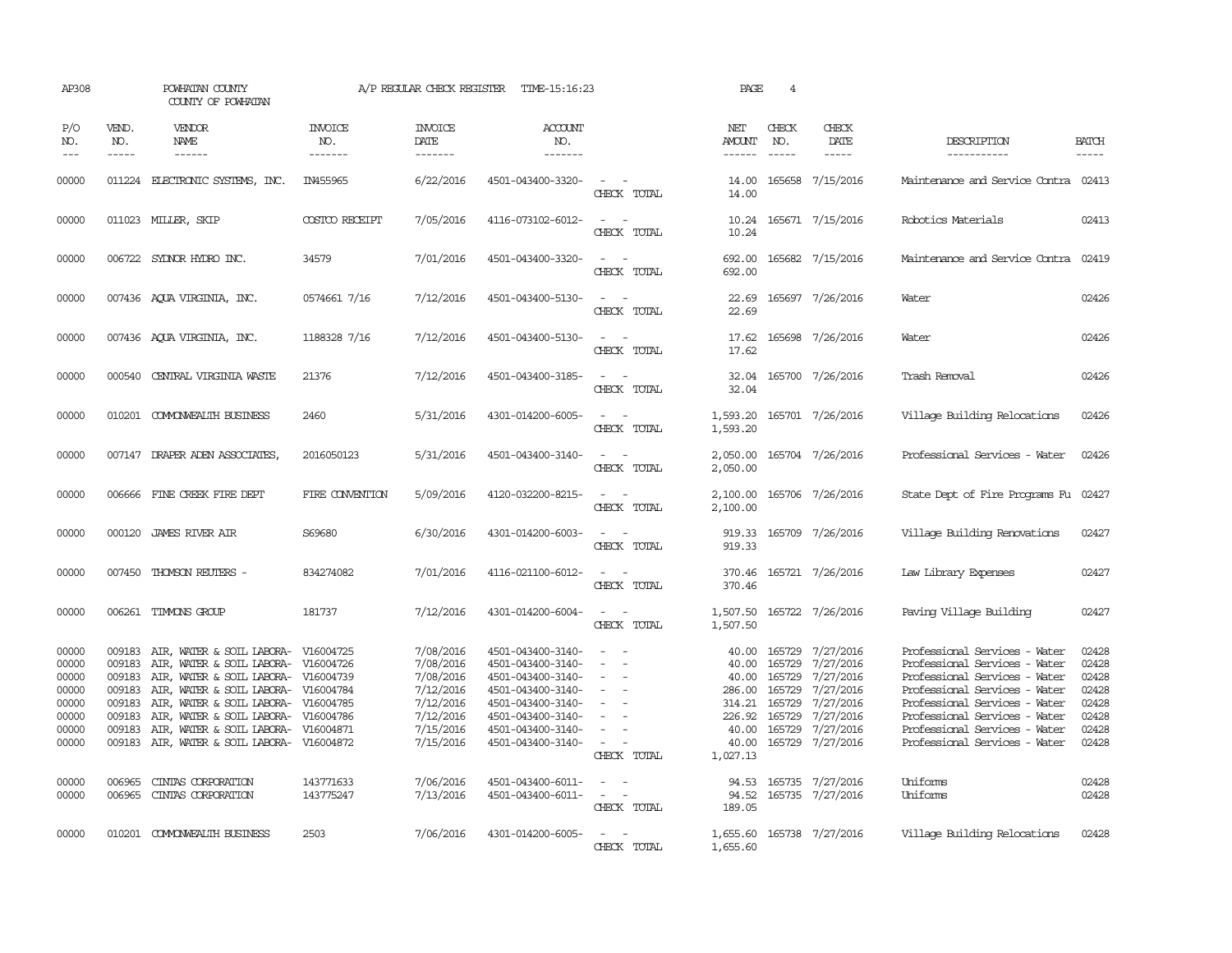| AP308               |                                      | POWHATAN COUNTY<br>COUNTY OF POWHATAN                                      |                                  | A/P REGULAR CHECK REGISTER | TIME-15:16:23                          |                                                                                                                                          | PAGE                     | 5                |                             |                                                                |                             |
|---------------------|--------------------------------------|----------------------------------------------------------------------------|----------------------------------|----------------------------|----------------------------------------|------------------------------------------------------------------------------------------------------------------------------------------|--------------------------|------------------|-----------------------------|----------------------------------------------------------------|-----------------------------|
| P/O<br>NO.<br>$---$ | VEND.<br>NO.<br>$\cdots\cdots\cdots$ | VENDOR<br>NAME<br>------                                                   | <b>INVOICE</b><br>NO.<br>------- | INVOICE<br>DATE<br>------- | <b>ACCOUNT</b><br>NO.<br>-------       |                                                                                                                                          | NET<br>AMOUNT<br>------  | CHECK<br>NO.     | CHECK<br>DATE<br>-----      | DESCRIPTION<br>-----------                                     | <b>BATCH</b><br>$- - - - -$ |
| 00000               |                                      | 000076 DELL MARKETING L.P.                                                 | XJXX1CD31                        | 7/03/2016                  | 4301-012510-8304-                      | $\sim$                                                                                                                                   |                          |                  | 51.58 165740 7/27/2016      | PC Replacement                                                 | 02428                       |
| 00000               | 000076                               | DELL MARKETING L.P.                                                        | XJXX4J482                        | 7/01/2016                  | 4301-012510-8304-                      | $\overline{\phantom{a}}$                                                                                                                 | 51.42                    | 165740           | 7/27/2016                   | PC Replacement                                                 | 02428                       |
| 00000               |                                      | 000076 DELL MARKETING L.P.                                                 | XJXX5T681                        | 7/03/2016                  | 4301-012510-8304-                      |                                                                                                                                          | 5,021.44                 | 165740           | 7/27/2016                   | PC Replacement                                                 | 02428                       |
| 00000               |                                      | 000076 DELL MARKETING L.P.                                                 | XK11R93W4                        | 7/12/2016                  | 4301-012510-8304-                      | $\sim$<br>CHECK TOTAL                                                                                                                    | 119.94<br>5,244.38       |                  | 165740 7/27/2016            | PC Replacement                                                 | 02430                       |
| 00000               |                                      | 009395 HENSHAW, JAMES                                                      | BOARDING BANE                    | 7/08/2016                  | 4116-031213-6015-                      | $\sim$ $ -$<br>CHECK TOTAL                                                                                                               | 160.00<br>160.00         |                  | 165743 7/27/2016            | K9 Expenses                                                    | 02429                       |
| 00000               |                                      | 010924 MITCHELL PEST                                                       | 95217                            | 7/12/2016                  | 4501-043400-3320-                      |                                                                                                                                          | 95.00                    |                  | 165750 7/27/2016            | Maintenance and Service Contra                                 | 02430                       |
| 00000               |                                      | 010924 MITCHELL PEST                                                       | 95218                            | 7/12/2016                  | 4501-043400-3320-                      | $\sim$ $\sim$<br>CHECK TOTAL                                                                                                             | 95.00<br>190.00          |                  | 165750 7/27/2016            | Maintenance and Service Contra                                 | 02430                       |
| 00000               |                                      | 007750 SHEEHY FORD AUTO STORES                                             | DEAL #116883                     | 7/11/2016                  | 4301-012500-8301-                      | $\frac{1}{2} \left( \frac{1}{2} \right) \left( \frac{1}{2} \right) \left( \frac{1}{2} \right) \left( \frac{1}{2} \right)$<br>CHECK TOTAL | 32,398.10                |                  | 32,398.10 165762 7/27/2016  | Sheriff's Vehicles                                             | 02429                       |
| 00000               | 008578                               | STAPLES BUSINESS AD-                                                       | 3307898544                       | 7/08/2016                  | 4501-043400-6014-                      | CHECK TOTAL                                                                                                                              | 40.83<br>40.83           |                  | 165763 7/27/2016            | Other Operating Supplies                                       | 02429                       |
| 00000               |                                      | 006175 ADAMS OIL COMPANY, INC.                                             | 7733                             | 6/10/2016                  | 4501-043400-6008-                      | CHECK TOTAL                                                                                                                              | 43.78<br>43.78           |                  | 165846 7/29/2016            | Gas/Grease/Oil/Vehicle Repairs                                 | 02433                       |
| 00000               |                                      | 011450 CDI INFRAIRUCTURE, LLC                                              | 534904                           | 7/12/2016                  | 4301-031200-6001-                      | $\overline{\phantom{a}}$<br>$\sim$<br>CHECK TOTAL                                                                                        | 50,912.15                |                  | 50, 912.15 165847 7/29/2016 | Public Safety Radio System                                     | 02433                       |
| 00000               |                                      | 009639 EMS MANAGEMENT &                                                    | 28036                            | 6/30/2016                  | 4120-032300-5845-                      | $\sim$<br>CHECK TOTAL                                                                                                                    | 1,475.88<br>1,475.88     |                  | 165850 7/29/2016            | EMS Transport Third Party Bill 02433                           |                             |
| 00000               |                                      | 011110 MOSELEY ARCHITECTS                                                  | 550394-009                       | 6/30/2016                  | 4301-062100-8302-                      | $\omega_{\rm{max}}$ , $\omega_{\rm{max}}$<br>CHECK TOTAL                                                                                 | 213,025.20<br>213,025.20 |                  | 165853 7/29/2016            | RJHS Replacement/Renovation De 02433                           |                             |
| 00000               |                                      | 006594 SOUTHSIDE ELECTRIC COOP                                             | 63504003 7/16                    | 7/18/2016                  | 4501-043400-5110-                      | $\sim$ $ -$<br>CHECK TOTAL                                                                                                               | 2,079.15                 |                  | 2,079.15 165858 7/29/2016   | Electricity                                                    | 02433                       |
| 00000               |                                      | 006005 WORK ENVIRONMENT                                                    | 6246                             | 7/04/2016                  | 4301-042000-8301-                      | $\overline{\phantom{a}}$<br>$\sim$<br>CHECK TOTAL                                                                                        | 3,495.00<br>3,495.00     |                  | 165861 7/29/2016            | Joint Maintenance Garage                                       | 02433                       |
| 00000               | 009183                               | AIR, WATER & SOIL LABORA- V16004925                                        |                                  | 7/19/2016                  | 4501-043400-3140-                      | $\overline{\phantom{a}}$                                                                                                                 | 119.08                   | 165862           | 7/30/2016                   | Professional Services - Water                                  | 02434                       |
| 00000               | 009183                               | AIR, WATER & SOIL LABORA- V16004926                                        |                                  | 7/19/2016                  | 4501-043400-3140-                      |                                                                                                                                          | 102.26                   | 165862           | 7/30/2016                   | Professional Services - Water                                  | 02434                       |
| 00000<br>00000      | 009183<br>009183                     | AIR, WATER & SOIL LABORA- V16005044<br>AIR, WATER & SOIL LABORA- V16005045 |                                  | 7/22/2016<br>7/22/2016     | 4501-043400-3140-<br>4501-043400-3140- | $\overline{\phantom{a}}$<br>$\sim$<br>$\overline{\phantom{a}}$                                                                           | 40.00<br>40.00           | 165862<br>165862 | 7/30/2016<br>7/30/2016      | Professional Services - Water<br>Professional Services - Water | 02434<br>02434              |
| 00000               |                                      | 009183 AIR, WATER & SOIL LABORA-                                           | V16005046                        | 7/22/2016                  | 4501-043400-3140-                      | $\sim$<br>CHECK TOTAL                                                                                                                    | 40.00<br>341.34          | 165862           | 7/30/2016                   | Professional Services - Water                                  | 02434                       |
| 00000               |                                      | 007509 CAPITALIRISTATE                                                     | S025918249.001                   | 7/05/2016                  | 4301-014200-6003-                      | $\overline{\phantom{a}}$<br>CHECK TOTAL                                                                                                  | 15.76<br>15.76           |                  | 165870 7/30/2016            | Village Building Renovations                                   | 02434                       |
| 00000               |                                      | 000076 DELL MARKETING L.P.                                                 | XK127MCC4                        | 7/14/2016                  | 4301-012510-8304-                      | $\sim$ 100 $\mu$<br>$\sim$<br>CHECK TOTAL                                                                                                | 3,126.24                 |                  | 3, 126.24 165872 7/30/2016  | PC Replacement                                                 | 02434                       |
| 00000               |                                      | 007537 FERGUSON ENTERPRISES, INC 1855799                                   |                                  | 7/06/2016                  | 4501-043400-3310-                      | $\sim$ $\sim$                                                                                                                            | 28.00                    |                  | 165876 7/30/2016            | Repairs and Maintenance                                        | 02434                       |
|                     |                                      |                                                                            |                                  |                            |                                        | CHRCK TOTAL                                                                                                                              | 28.00                    |                  |                             |                                                                |                             |